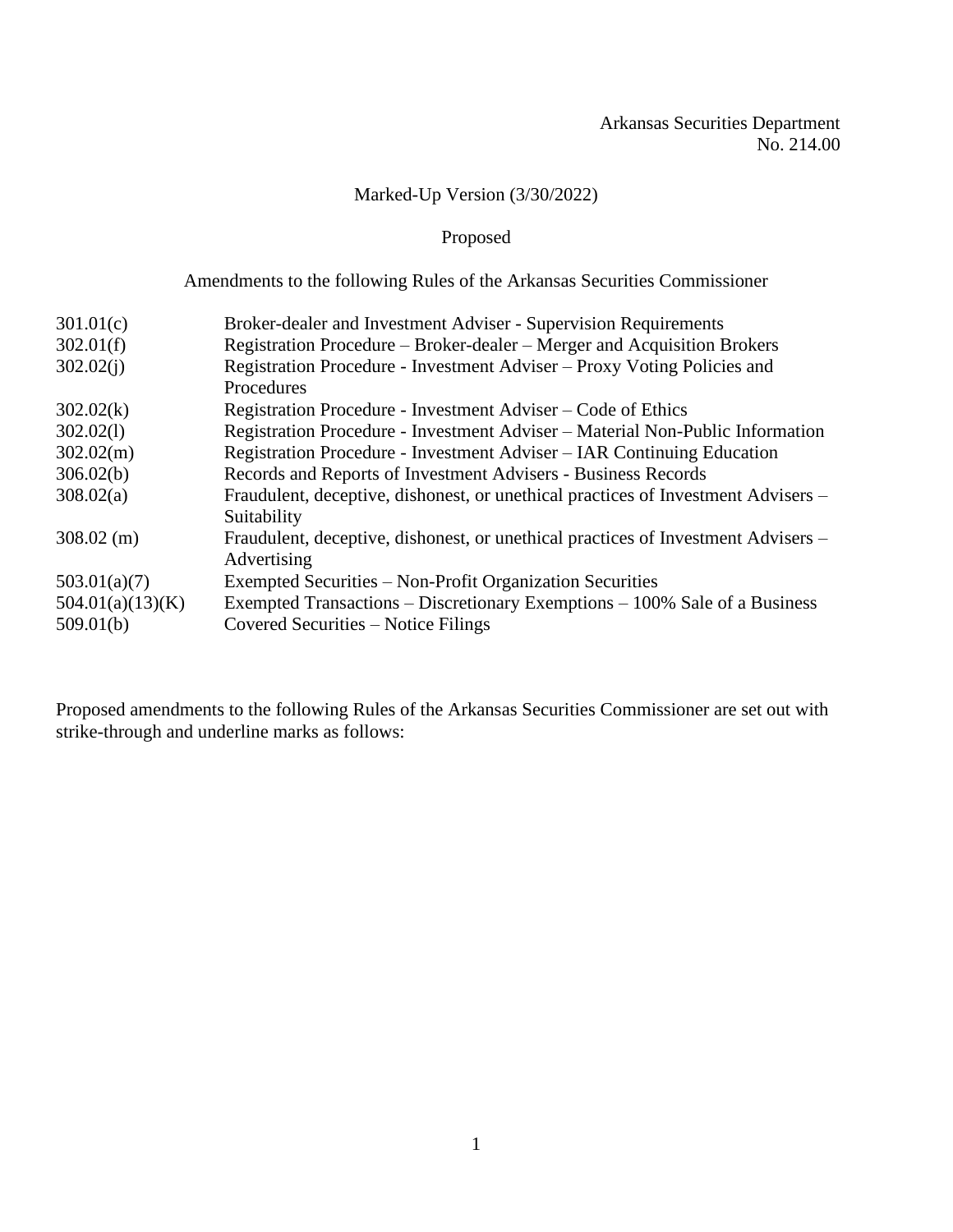#### **CHAPTER 3 - BROKER-DEALERS AND INVESTMENT ADVISERS**

## **RULE 301 REGISTRATION REQUIRED.**

## **301.01.1 GENERAL PROVISIONS**

**…**

#### **(c) SUPERVISION REQUIREMENTS**

- (1) Supervisor.
	- (A) Broker-dealer. An agent of a broker-dealer appointed to carry out supervisory responsibilities for a broker-dealer, pursuant to Section 23-42-301 of the Act, shall be registered in this state and comply with the examination requirements of Rule  $302.01(c)(3)$  and (4).
	- (B) Investment adviser. A representative of an investment adviser appointed to carry out supervisory responsibilities for an investment adviser, pursuant to Section 23-42-301 of the Act, shall be registered in this state as a representative.
- (2) Written Policies and Procedures. As evidence of compliance with the supervisory obligations imposed by Section 23-42-301 of the Act, every broker-dealer and investment adviser shall implement written policies and procedures, a copy of which shall be kept in each location at which the broker-dealer or investment adviser conducts business, and shall establish, maintain and enforce those written policies and procedures designed to achieve compliance with the Act and to detect and prevent violations. With consideration for the size and number of locations of the broker-dealer or investment adviser, the written policies and procedures, at a minimum, shall address the following:
	- (A) The supervision of every agent or investment adviser representative, by a designated supervisor. This shall include the following: names, titles, registration status, and locations of all supervisors; the names of the agents or investment adviser representatives the supervisor will supervise, and the responsibilities of each supervisor.
	- (B) Methods to be used to determine that all supervisors are qualified by virtue of character, experience and training to carry out their assigned responsibilities.
	- (C) Methods to be used to determine the good character, business repute, qualifications, and experience of any applicant prior to making application for registration of that person with the Commissioner and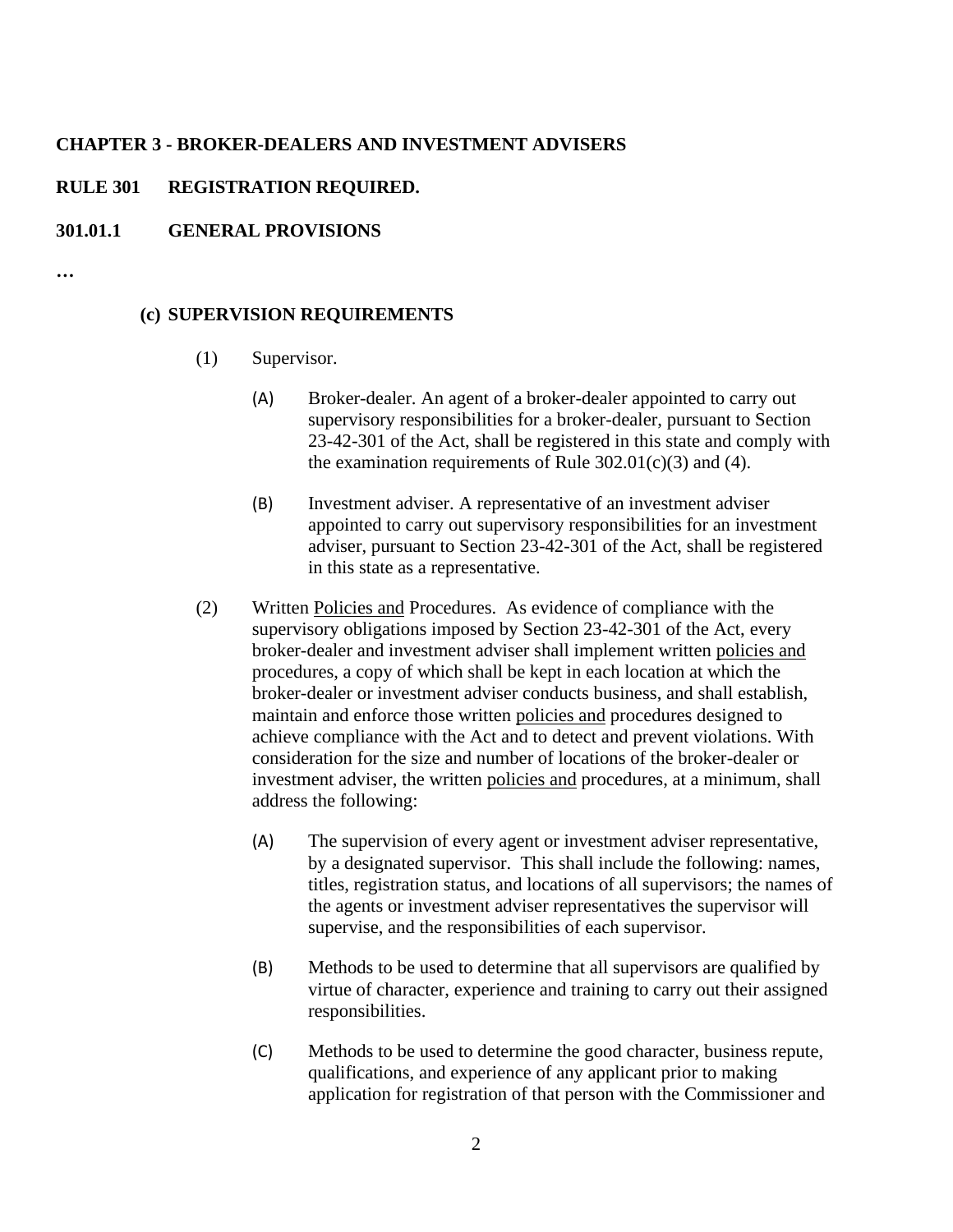hiring that person.

- (D) The review and written approval by a supervisor of the opening of each new customer account.
- (E) The frequent examination of customer accounts to detect and prevent violations, irregularities or abuses.
- (F) The prompt review and documentation of the handling of customer complaints.
- (G) The prompt review and written approval by a supervisor of all securities transactions, investment advice, and correspondence pertaining to the securities business of registrants.
- (H) The review and written approval by a supervisor of the delegation by a customer of discretionary authority with respect to the customer's account and frequent examination of discretionary accounts to prevent violations, irregularities or abuses.
- (I) The participation of each registrant either individually or collectively, no less than annually, in an interview or meeting conducted by a supervisor at which compliance matters relevant to the activities of the registrant are discussed. Written records shall be maintained reflecting the interview or meeting.
- (J) Periodic Inspections.
	- (i) Each place of business shall be periodically inspected to ensure that the written policies and procedures and systems are enforced.
		- (a) An office of supervisory jurisdiction of a broker-dealer shall be inspected at least annually. For the purposes of this section, the term "office of supervisory jurisdiction" shall have the same meaning as that term is defined in FINRA Rule 3110(f).
		- (b) The principal place of business of each investment adviser shall be inspected at least annually.
		- (c) In establishing an inspection cycle, the broker-dealer and investment adviser shall give consideration to:
			- (1) The size of the broker-dealer or investment adviser;
			- (2) The number and location of the offices;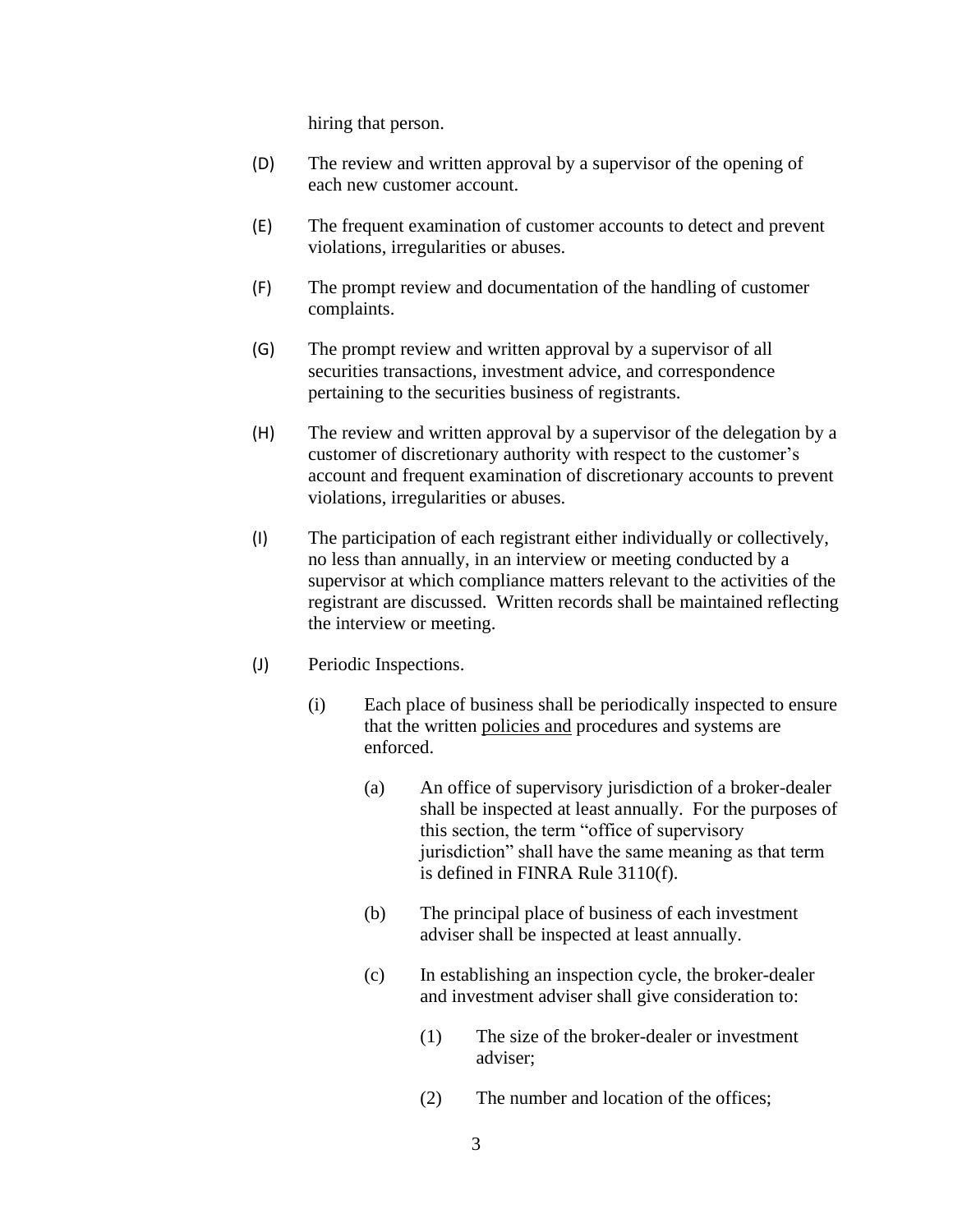- (3) The volume of business and the number of agents or investment adviser representatives assigned to the location;
- (4) The nature and complexity of the securities products and services offered from the location; and
- (5) The disciplinary history of the registered agents and investment adviser representatives working at the location.
- (ii) The obligation of diligent supervision required by this Rule may require that one (1) or more locations of a broker-dealer or investment adviser in this state receive more inspections or be on a periodic inspection cycle different than other locations of the broker-dealer or investment adviser, and that inspections be unannounced. Unannounced visits may be appropriate when there are indicators of misconduct such as receipt of significant customer complaints, personnel with disciplinary records, or excessive trade corrections.
- (K) Every broker-dealer and investment adviser shall establish, implement, and maintain written policies and procedures relating to a Business Continuity and Succession Plan. The plan shall provide for at least the following:
	- (i) The protection, backup, and recovery of books and records.
	- (ii) Alternate means of communications with customers, key personnel, employees, vendors, service providers, including third-party custodians, and regulators, including but not limited to providing notice of a significant business interruption or the death or unavailability of key personnel or other disruptions or cessation of business activities.
	- (iii) Office relocation in the event of temporary or permanent loss of a principal place of business.
	- (iv) Assignment of duties to qualified responsible persons in the event of the death or unavailability of key personnel.
	- (v) Otherwise minimizing service disruptions and client harm that could result from a sudden significant business interruption.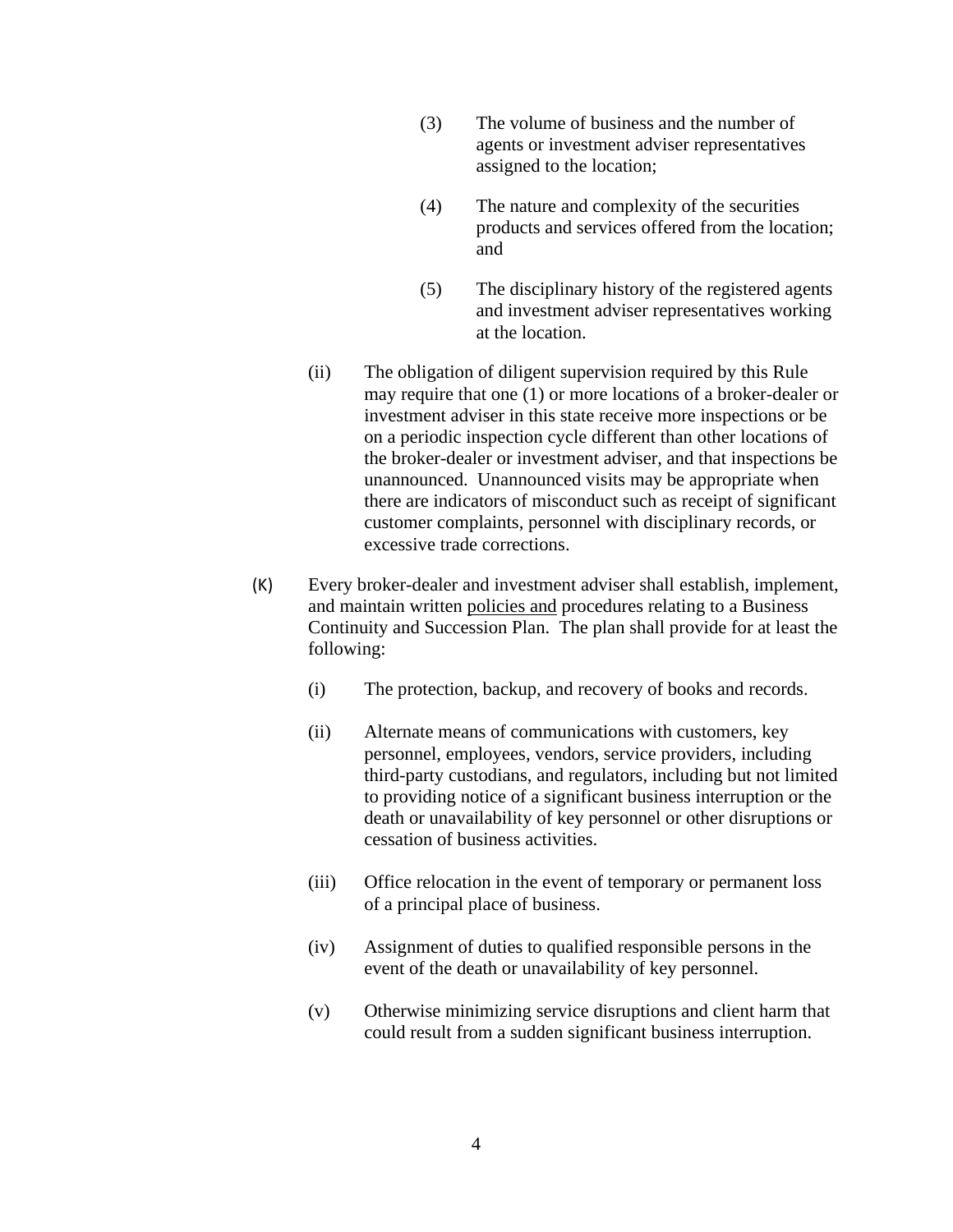An investment adviser should periodically test the Business Continuity and Succession Plan to ensure that it is adequate, effective, and current.

- (3) All written policies and procedures and evidence of compliance with written policies and procedures shall be maintained for three (3) years, the first two (2) years being in an easily accessible place. The retention and preservation of records may be on electronic medium if adequate facilities are maintained for examination.
- (4) To the extent that this Rule imposes any recordkeeping requirement on an investment adviser registered under Section 23-42-301 of the Act, the recordkeeping requirement does not apply if the investment adviser meets the following conditions:
	- (A) Has its principal place of business in a state other than this state;
	- (B) Is licensed as an investment adviser in the state where it has its principal place of business; and
	- (C) Is in compliance with the recordkeeping requirements of the state in which it has its principal place of business.
- (5) Final responsibility for proper supervision shall rest with the broker-dealer or investment adviser. It is the responsibility of the broker-dealer or investment adviser to ensure through inspections of each business location that the written policies and procedures are enforced and the supervisory obligations imposed by this Rule are being honored.

# **RULE 302 REGISTRATION PROCEDURE**

#### **302.01(f) REGISTRATION EXEMPTION FOR MERGER AND ACQUISITION BROKERS**

- (1) Except as provided in subsections (2) and (3), a merger and acquisitions broker shall be exempt from registration pursuant to Section 23-42-301 of the Act.
- (2) Excluded Activities. A merger and acquisition broker is not exempt from registration under this section if the merger and acquisition broker:
	- (A) Directly or indirectly, in connection with the transfer of ownership of an eligible privately held company, receives, holds, transmits, or has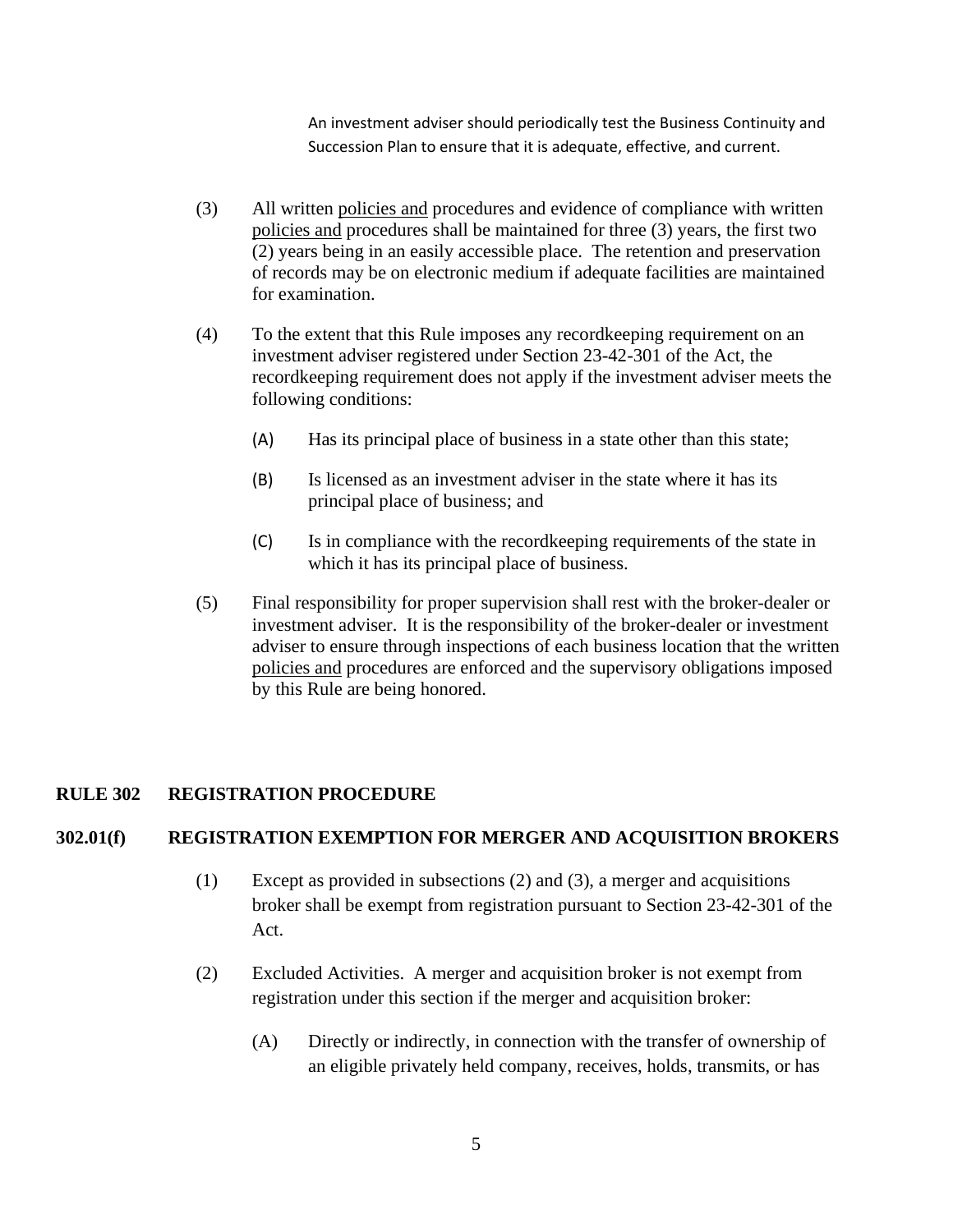custody of the funds or securities to be exchanged by the parties to the transaction;

- (B) Engages on behalf of an issuer in a public offering of any class of securities that is registered, or is required to be registered, with the SEC under section 12 of the Securities Exchange Act of 1934, 15 U.S.C. § 78l or with respect to which the issuer files, or is required to file, periodic information, documents, and reports under 15 U.S.C. § 78o(d); or
- (C) Engages on behalf of any party in a transaction involving a public shell company.
- (3) Disqualifications. A merger and acquisition broker is not exempt from registration under this section if the merger and acquisition broker is subject to:
	- (A) Suspension or revocation of registration under section  $15(b)(4)$  of the Securities Exchange Act of 1934, 15 U.S.C. § 78o(b)(4);
	- (B) A statutory disqualification described in section  $3(a)(39)$  of the Securities Exchange Act of 1934, 15 U.S.C. § 78c(a)(39);
	- (C) A disqualification under the rules adopted by the SEC under section 926 of the Dodd-Frank Wall Street Reform and Consumer Protection Act, 15 U.S.C. § 77d; or
	- (D) A final order described in paragraph (4)(H) of Section 15(b) of the Securities Exchange Act of 1934, 15 U.S.C. § 78o(b)(4)(H).
- (4) Definitions for the purposes of this Rule:
	- (A) CONTROL The term "control" means the power, directly or indirectly, to direct the management or policies of a company, whether through ownership of securities, by contract, or otherwise. There is a presumption of control for any person who:
		- (i) Is a director, general partner, managing member, or manager of a limited liability company, or officer exercising executive responsibility (or has similar status or functions);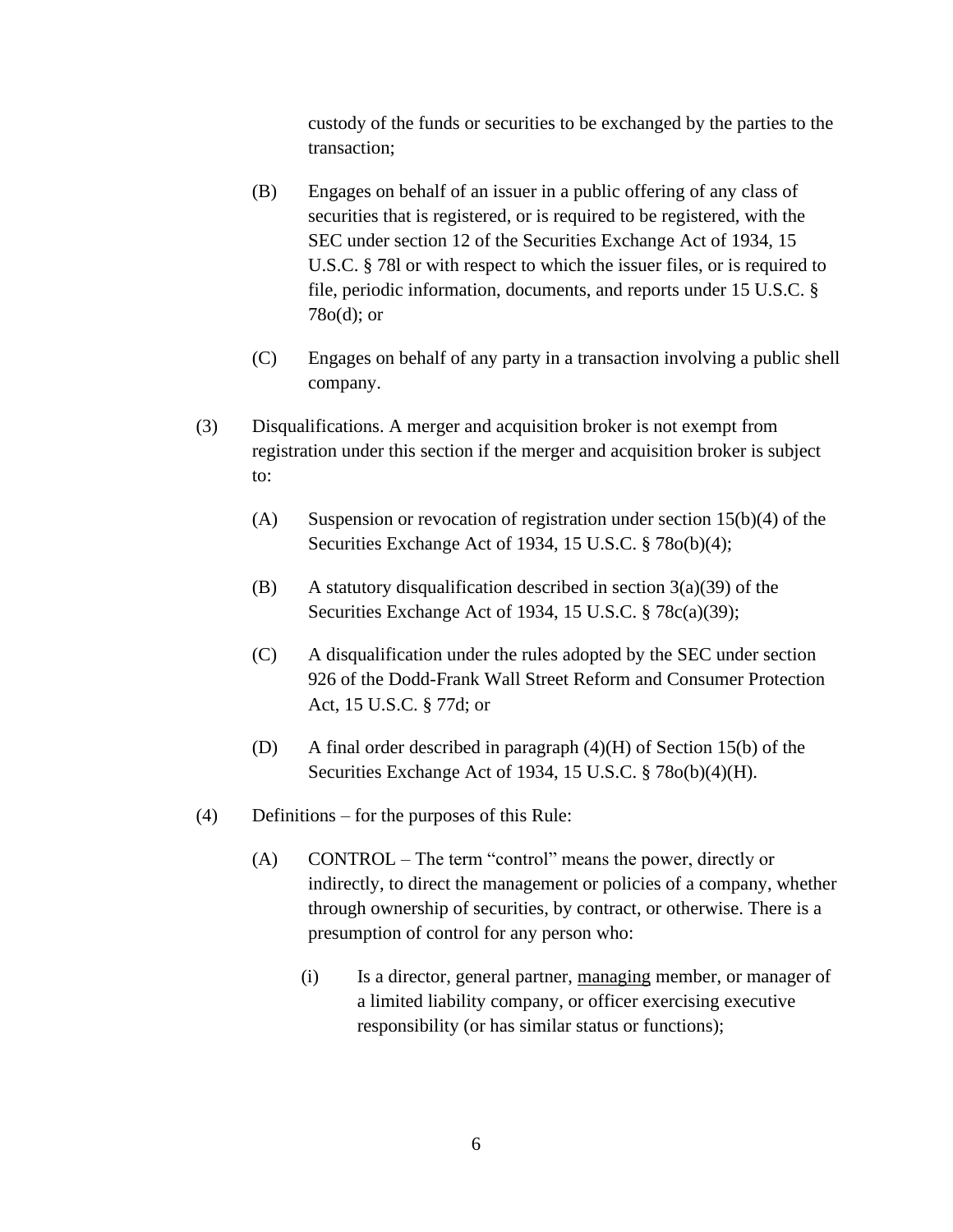- (ii) Has the right to vote 20 percent (20%) or more of a class of voting securities or the power to sell or direct the sale of 20 percent (20%) or more of a class of voting securities; or
- (iii) In the case of a partnership or limited liability company, has the right to receive upon dissolution, or has contributed, 20 percent (20%) or more of the capital.

# **302.02 INVESTMENT ADVISER.**

**…**

…

# **302.02 (j) PROXY VOTING POLICIES AND PROCEDURES**

(1) If an investment adviser has the authority to vote client securities:

(A) The investment adviser must establish, maintain, and enforce written proxy voting policies and procedures that are reasonably designed to ensure that the investment adviser votes client securities in the best interest of clients. These procedures must include how the investment adviser addresses material conflicts that may arise between its interests and those of the investment adviser's clients;

(B) Disclose to clients how they may obtain information from the investment adviser about how it voted with respect to their securities; and

(C) Describe to clients the investment adviser's proxy voting policies and procedures and, upon request, furnish a copy of the policies and procedures to the requesting client.

(2) If the investment adviser does not have the authority to vote client securities then this information must be disclosed to clients.

## **(k) CODE OF ETHICS**

- (1) An investment adviser must establish, maintain, and enforce a written code of ethics that, at a minimum, includes:
	- (A) A standard (or standards) of business conduct that the investment adviser requires of its supervised persons, which must reflect the investment adviser's fiduciary obligations and those of its supervised persons;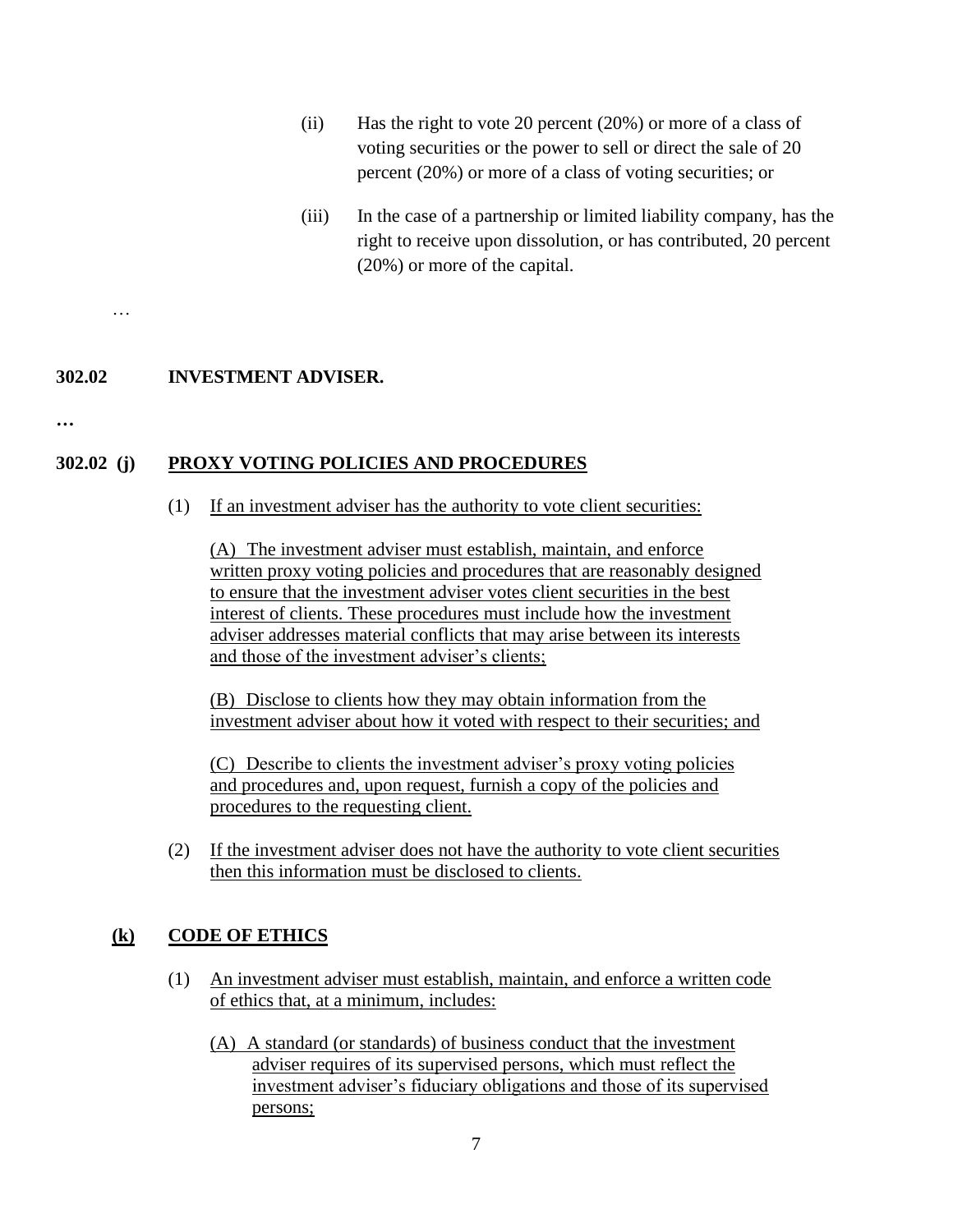- (B) Provisions requiring the investment adviser's supervised persons to comply with applicable State and Federal securities laws;
- (C) Provisions requiring all of the investment adviser's access persons to report, and the investment adviser to review, their personal securities transactions and holdings periodically as provided below;
- (D) Provisions requiring supervised persons to report any violations of the investment adviser's code of ethics promptly to its chief compliance officer or, provided the investment adviser's chief compliance officer also receives reports of all violations, to other persons designated in the investment adviser's code of ethics; and
- (2) Holdings reports. The code of ethics must require the investment adviser's access persons to submit to its chief compliance officer or other persons designated in the investment adviser's code of ethics a report of the access person's current securities holdings that meets the following requirements:
	- (A) Content of holdings reports. Each holdings report must contain, at a minimum:
		- i. The title and type of security, and as applicable the exchange ticker symbol or CUSIP number, number of shares, and principal amount of each reportable security in which the access person has any direct or indirect beneficial ownership;
		- ii. The name of any broker, dealer, or bank with which the access person maintains an account in which any securities are held for the access person's direct or indirect benefit; and
		- iii. The date the access person submits the report.
	- (B) Timing of holdings reports. The investment adviser's access persons must each submit a holdings report:
		- i. No later than 10 days after the person becomes an access person, and the information must be current as of a date no more than 45 days prior to the date the person becomes an access person.
		- ii. At least once each 12-month period thereafter on a date selected by the investment adviser, and the information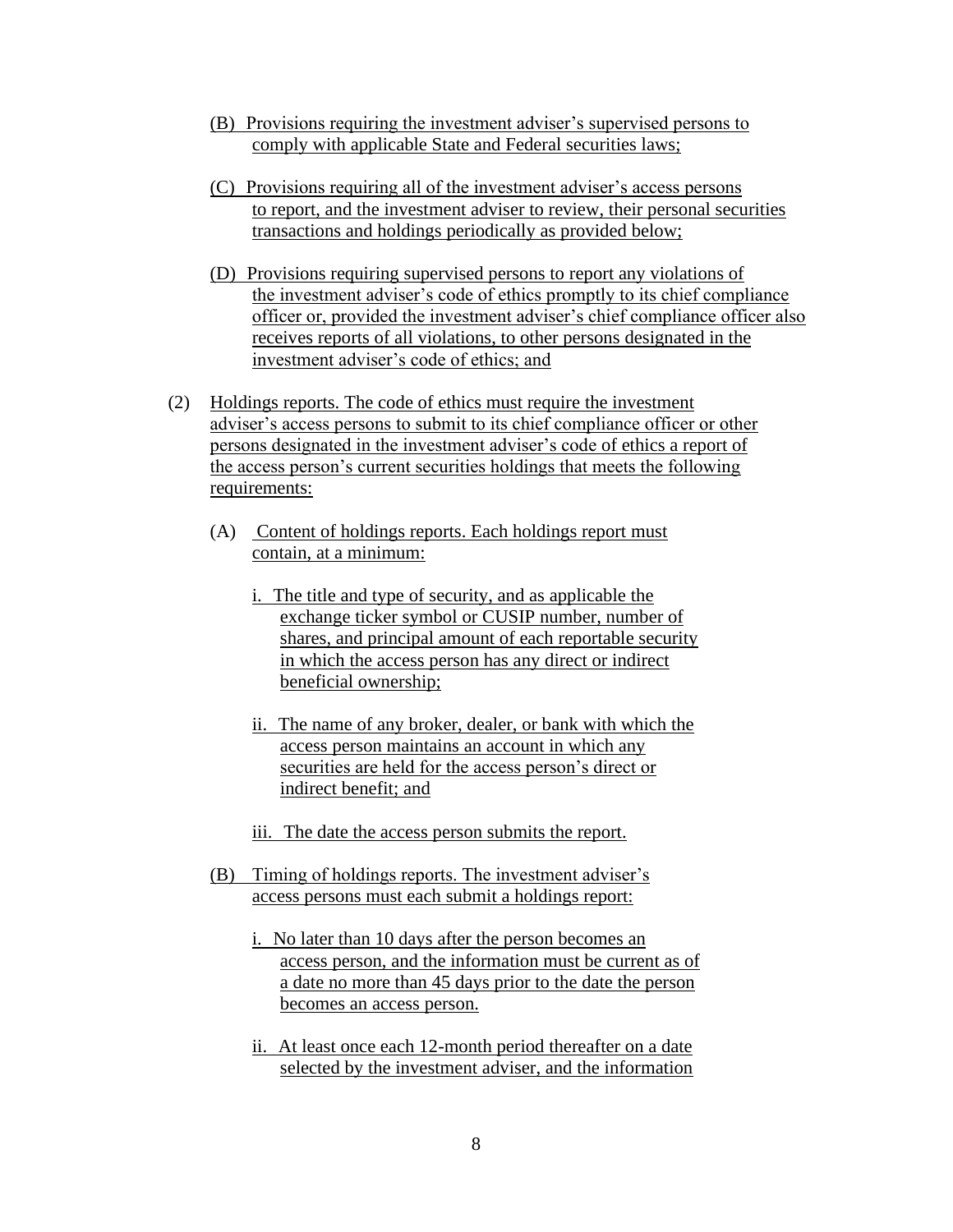must be current as of a date no more than 45 days prior to the date the report was submitted.

- (3) Pre-approval of certain investments. The investment adviser's code of ethics must require its access persons to obtain the investment adviser's approval before they directly or indirectly acquire beneficial ownership in any security in an initial public offering or in a limited offering.
- (4) Small advisers. If the investment adviser has only one access person, it is not required to submit reports to itself or to obtain its own approval for investments in any security in an initial public offering or in a limited offering, if the investment adviser maintains records of all of its holdings and transactions that this section would otherwise require the investment adviser to report.
- (5) Definitions. For purposes of this rule concerning Code of Ethics the following definitions apply:
	- (A) Supervised person means any partner, officer, director (or other person occupying a similar status or performing similar functions), or employee of an investment adviser, or other person who provides investment advice on behalf of the investment adviser and is subject to the supervision and control of the investment adviser. The definition includes investment adviser representatives, employees, independent contractors, or other associated persons and supervised personnel, or other person acting on the behalf of the investment adviser.
	- (B) Chief compliance officer means a supervised person with the authority and resources to develop and enforce the investment adviser's policies and procedures. The individual designated to serve as chief compliance officer must be registered as an investment adviser representative and must have the background and skills appropriate for fulfilling the responsibilities of the position.
	- (C) Access person means:

(i) Any of the investment adviser's supervised persons:

(a) Who has access to non-public information regarding any client's purchase or sale of securities, or non-public information regarding the portfolio holdings of any reportable fund, or

(b) Who is involved in making securities recommendations to clients, or who has access to such recommendations that are non-public.

(ii) If providing investment advice is the investment adviser's primary business, all of its directors, officers and partners are presumed to be access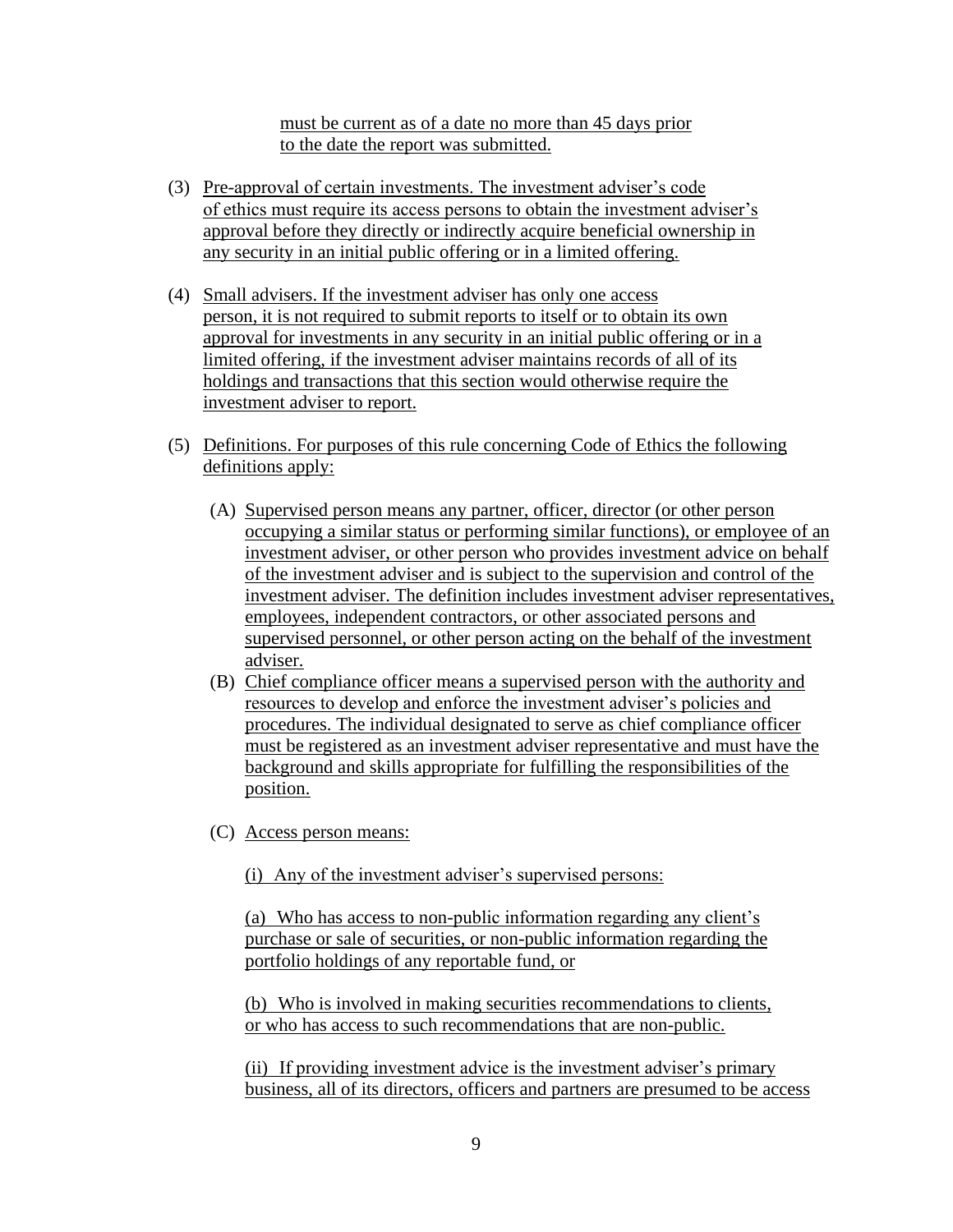persons.

# **(l) MATERIAL NON-PUBLIC INFORMATION**

An investment adviser must establish, maintain, and enforce written policies and procedures reasonably designed to prevent the misuse of material, non-public information by the investment adviser or any person associated with the investment adviser.

# **(m) INVESTMENT ADVISER REPRESENTATIVE CONTINUING EDUCATION**

- (1) Every investment adviser representative registered under Section 301 of the Act must complete the following investment adviser representative (IAR) continuing education requirements each Reporting Period:
	- (A) IAR Ethics and Professional Responsibility Requirement. An investment adviser representative must complete six (6) Credits of IAR Regulatory and Ethics Content offered by an Authorized Provider, with at least three (3) hours covering the topic of ethics; and
	- (B) IAR Products and Practice Requirement. An investment adviser representative must complete six (6) Credits of IAR Products and Practice Content offered by an Authorized Provider.
- (2) Agent of FINRA-Registered Broker-dealer Compliance. An investment adviser representative who is also registered as an agent of a FINRA member broker-dealer and who complies with FINRA's continuing education requirements is considered to be in compliance with the subrule  $(1)(B)$ , IAR Products and Practice Requirement, for each applicable Reporting period so long as FINRA continuing education content meets all of the following baseline criteria as determined by NASAA:
	- (A) The continuing education content focuses on compliance, regulatory, ethical, and sales practices standards.
	- (B) The continuing education content is derived from state and federal investment advisory statutes, rules and regulations, securities industry rules and regulations, and accepted standards and practices in the financial services industry.
	- (C) The continuing education content requires that its participants demonstrate proficiency in the subject matter of the educational materials.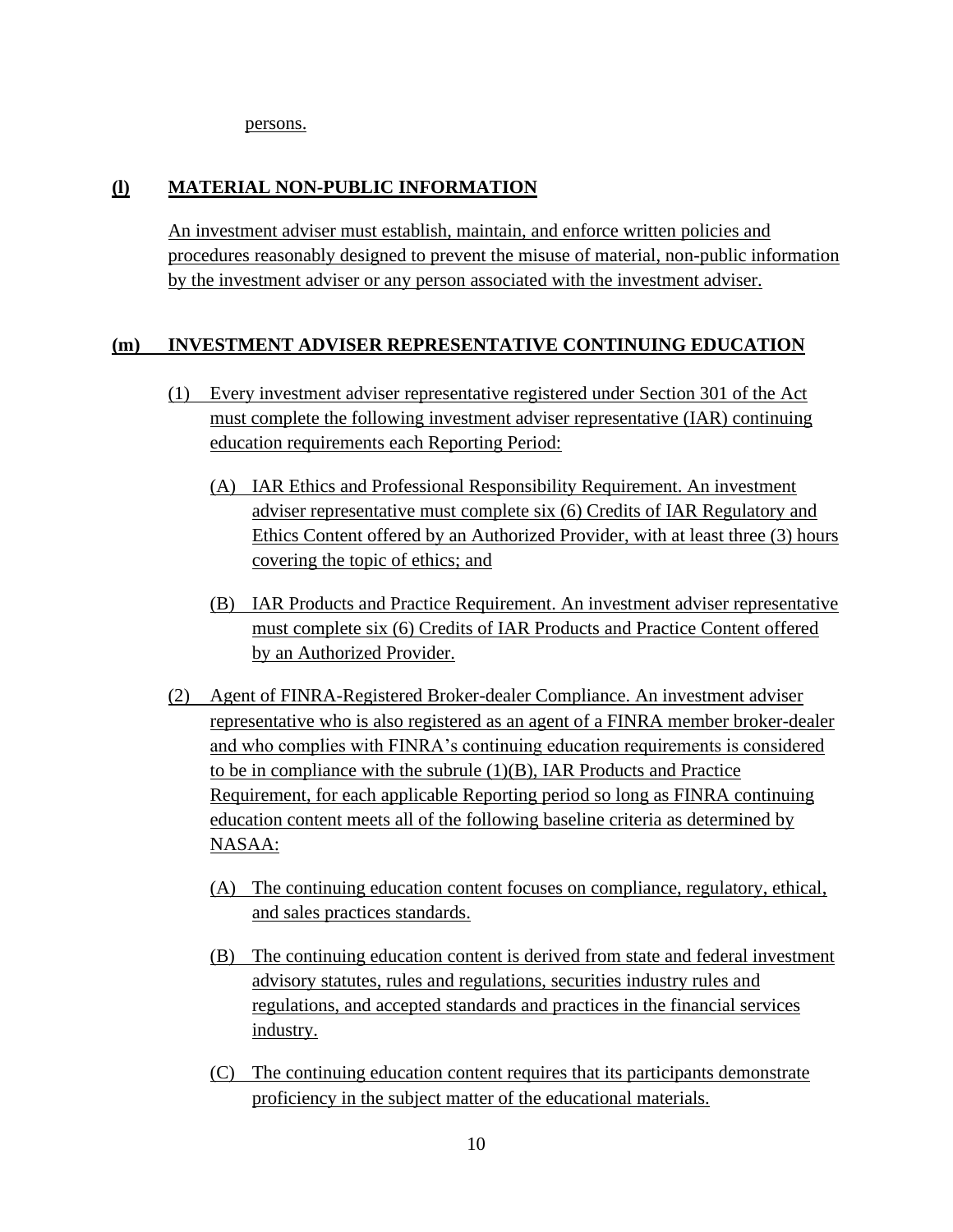- (3) Credentialing Organization Continuing Education Compliance. Credits of continuing education completed by an investment adviser representative who was awarded and currently holds a credential that qualifies for an examination waiver under Rule  $302.02(f)(2)$  comply with subrules (1)(A) and (1)(B) of this rule provided all of the following are true:
	- (A) The investment adviser representative completes the credits of continuing education as a condition of maintaining the credential for the relevant Reporting Period.
	- (B) The credits of continuing education completed during the relevant Reporting Period by the investment adviser representative are mandatory to maintain the credential.
	- (D) The continuing education content provided by the credentialing organization during the relevant Reporting Period is Approved IAR Continuing Education Content.
- (4) IAR Continuing Education Reporting. Every investment adviser representative is responsible for ensuring that the Authorized Provider reports the investment adviser representative's completion of the applicable IAR continuing education requirements.
- (5) No Carry-Forward. An investment adviser representative who completes Credits of continuing education in excess of the amount required for the Reporting Period may not carry forward excess credits to a subsequent Reporting Period.
- (6) Failure to Complete or Report. An investment adviser representative who fails to comply with this rule by the end of a Reporting Period will renew as "CE Inactive" at the close of the calendar year in this state until the investment adviser representative completes and reports all required IAR continuing education Credits for all Reporting Periods as required by this rule. An investment adviser who is CE inactive at the close of the next calendar year is not eligible for investment adviser representative registration or renewal of an investment adviser representative registration.
- (7) Discretionary Waiver by the Administrator. The administrator may, in its discretion, waive any requirements of this rule.
- (8) Home State. An investment adviser representative registered or required to be registered in this state who is registered as an investment adviser representative in the individual's Home State is considered to be in compliance with this rule provided that both of the following are true:
	- (A) The investment adviser representative's Home State has continuing education requirements that are at least as stringent as the NASAA Model Rule on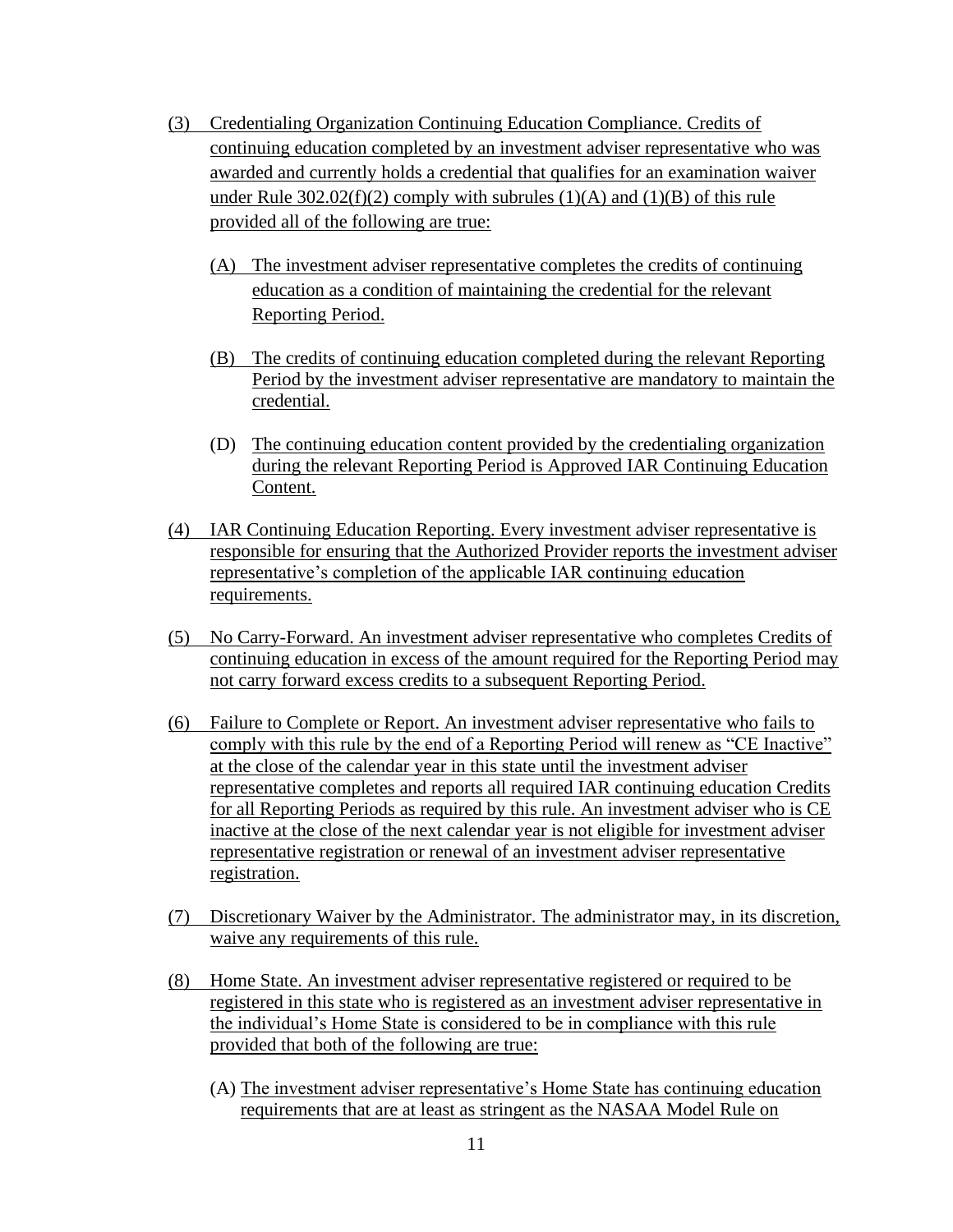Investment Adviser Representative Education.

- (B) The investment adviser representative is in compliance with the Home State's investment adviser representative continuing education requirements.
- (9) Unregistered Periods. An investment adviser representative who was previously registered under the Act and became unregistered must complete IAR continuing education for all reporting periods that occurred between the time that the investment adviser representative became unregistered and when the person became registered again under the Act unless the investment adviser representative takes and passes the examination or receives an examination waiver as required by Rule 302.02(f) in connection with the subsequent application for registration.
- (10) Definitions. As used in this rule, the following terms mean:
	- (A) "Approved IAR Continuing Education Content" means the materials, written, oral, or otherwise that have been approved by NASAA or its designee and which make up the educational program provided to an investment adviser representative under this rule.
	- (C) "Authorized Provider" means a person that NASAA or its designee has authorized to provide continuing education content required by this rule.
	- (D) "Credit" means a unit that has been designated by NASAA or its designee as at least 50 minutes of educational instruction.
	- (E) "Home State" means the state in which the investment adviser representative has its principal office and place of business.
	- (G) "IAR Ethics and Professional Responsibility Content" means Approved IAR Continuing Education Content that addresses an investment adviser representative's ethical and regulatory obligations.
	- (H) "IAR Products and Practice Content" means Approved IAR Continuing Education Content that addresses an investment adviser representative's continuing skills and knowledge regarding financial products, investment features, and practices in the investment advisory industry.
	- (I) "Reporting Period" means one twelve-month (12) period as determined by NASAA. An investment adviser representative's initial Reporting Period with this state commences the first day of the first full Reporting Period after the individual is registered or required to be registered with this state.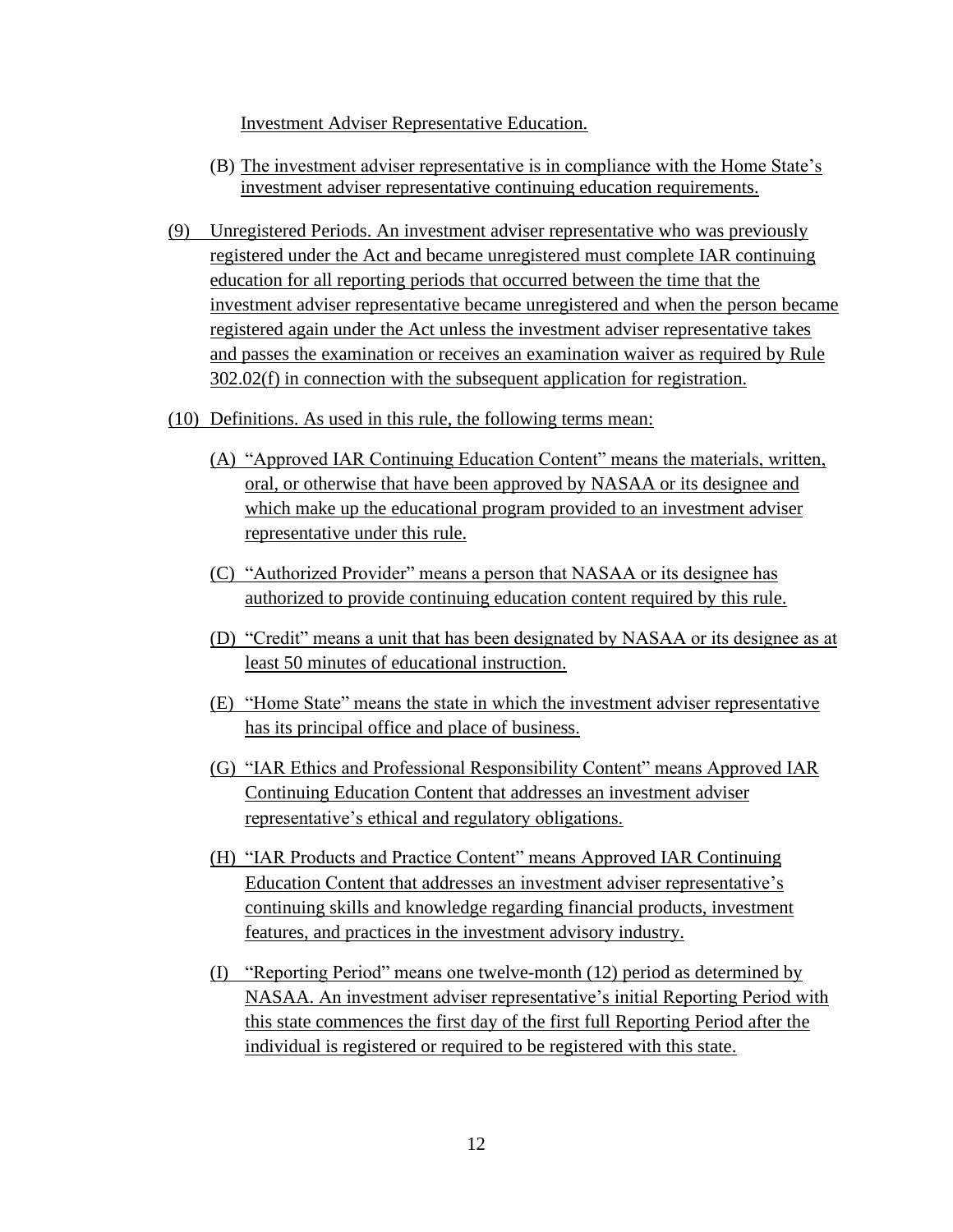#### **RULE 306 RECORDS AND REPORTS – EXAMINATIONS.**

### **306.02 RECORDS AND REPORTS OF INVESTMENT ADVISERS.**

- **…**
- (b) **BUSINESS RECORDS.** The business records required to be maintained shall include:
- …
- (11) A copy of each notice, circular, advertisement, newspaper article, investment letter, bulletin, or other communication recommending the purchase or sale of a specific security, which the investment adviser circulates or distributes directly or indirectly, to two (2) or more persons (other than persons connected with the investment adviser), and if the communication does not state the reasons for the recommendation, a memorandum of the investment adviser indicating the reasons therefore and all documentation necessary to show the investment adviser is not in violation of Rule 308.02(m).
- …
- (26) Physical Security and Cybersecurity Policies and Procedures and Privacy Policy
	- (A) The investment adviser must maintain a current copy of these policies and procedures pursuant to Rule  $301.01(e)(2)(L)$  302.02(i) either in hard copy in a separate location or stored on electronic storage media that is separate from and not dependent upon access to the investment adviser's computers or a network;
	- (B) All records documenting the investment adviser's compliance with Rule  $301.01(c)(2)(L)$  302.02(i) including, but not limited to, evidence of the annual review of the policies and procedures;
	- (C) A record of any violation of the Rule  $301.01 \times (2)(L)$  302.02(i) and of any action taken as a result of the violation.
- (27) Proxy Voting Policies and Procedures. If an investment adviser has authority to vote client securities, the written proxy voting policies and procedures required by Rule 302.02(j).
- (28) Code of Ethics. The written code of ethics and holdings reports required by Rule 302.02(k).
- (29) Material Non-Public Information. Written policies and procedures to prevent misuse of material non-public information required by Rule 302.02(l).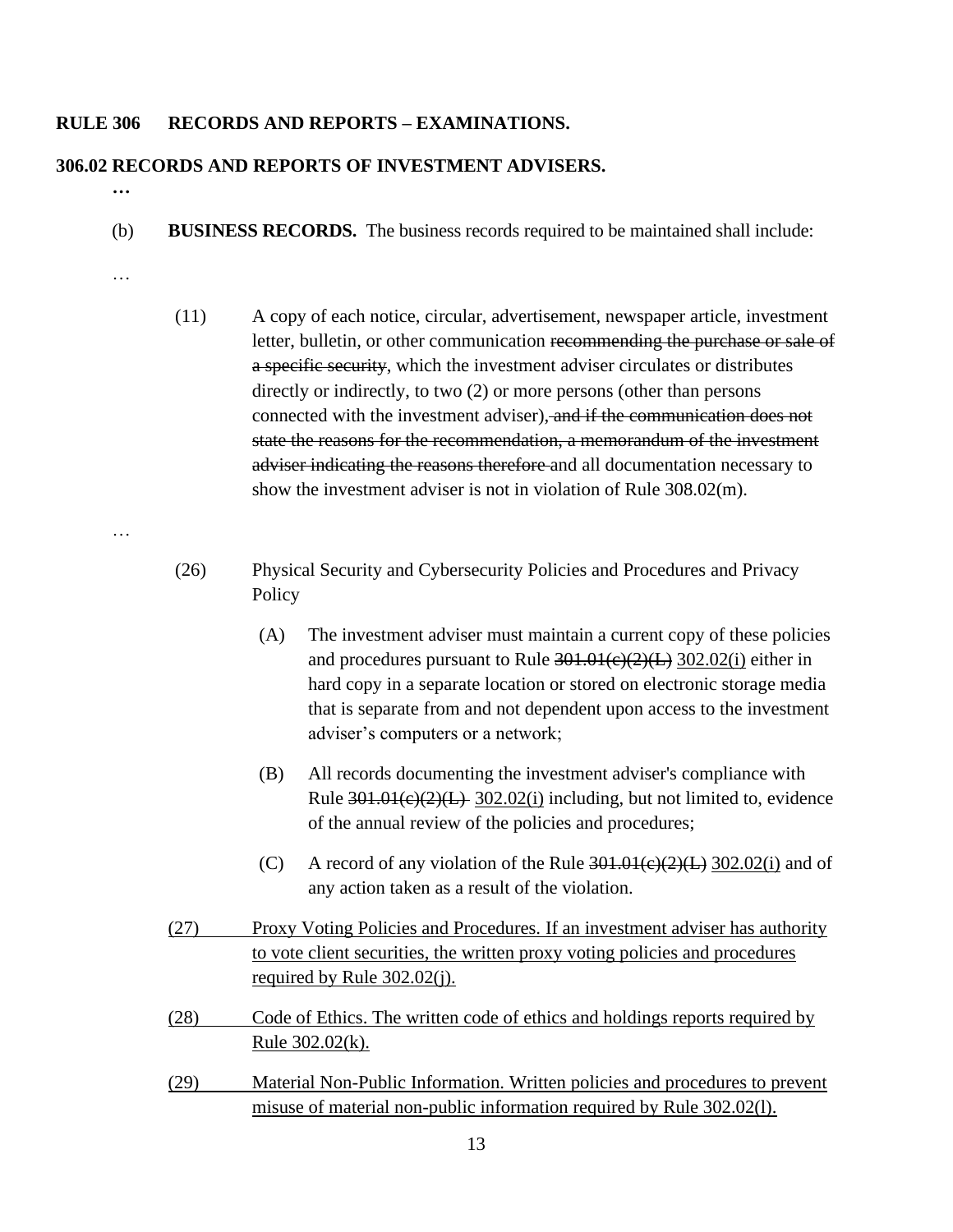# **RULE 308 DENIAL, SUSPENSION, REVOCATION, OR WITHDRAWAL OF REGISTRATION.**

# **308.02 FRAUDULENT, DECEPTIVE, DISHONEST OR UNETHICAL PRACTICES OF INVESTMENT ADVISERS AND INVESTMENT ADVISER REPRESENTATIVES**

Investment advisers and representatives have a duty to act primarily for the benefit of their clients. All investment advisers and representatives shall observe high standards of commercial honor and just and equitable principles of trade in the conduct of their business. The following conduct shall constitute fraudulent or deceptive practices and shall be considered grounds for denial, suspension or revocation of an investment adviser or representative registration, or for the issuance of a cease and desist order or other action under Section 23-42-209 of the Act, in addition to other dishonest or unethical practices within the meaning of Sections 23-42-307 and 23-42-308 of the Act. The provisions of this Rule shall apply to an investment advisers and representatives that is are neither registered nor required to register pursuant to Section 23-42- 301(c) of the Act only to the extent permitted by the National Securities Markets Improvement Act of -1996.

**…**

- (a) Recommending to a client to whom investment supervisory, management or consulting services are provided the purchase, sale or exchange of any security without reasonable grounds to believe that the recommendation is suitable for the client on the basis of information furnished by the client after reasonable inquiry concerning the client's investment objectives, financial situation and needs, risk tolerance, and any other information known or acquired by the investment adviser after reasonable analysis of the client's information and records as may be provided to the investment adviser. It may be presumed that investments Investments in non-traded direct participation programs including non-traded real estate investment trusts by unaccredited investors are deemed to be unsuitable if the aggregate investment in these securities exceeds 10% of the investor's liquid net worth.
- (m) Publishing, circulating, or distributing any advertisement which does not comply with Rule 206(4)-1 under the Investment Advisers Act of 1940 or that does the following:
	- (1) Refers, directly or indirectly, to any testimonial of any kind concerning the investment adviser or concerning any advice, analysis, report or other service rendered by the investment adviser;
	- (2) Refers, directly or indirectly, to past specific recommendations of the investment adviser that were or would have been profitable to any person; provided, however, that this shall not prohibit an advertisement that sets out or offers to furnish a list of all recommendations made by the investment adviser within the immediately preceding period of not less than one (1) year if the advertisement, and the list, if it is furnished separately, does the following: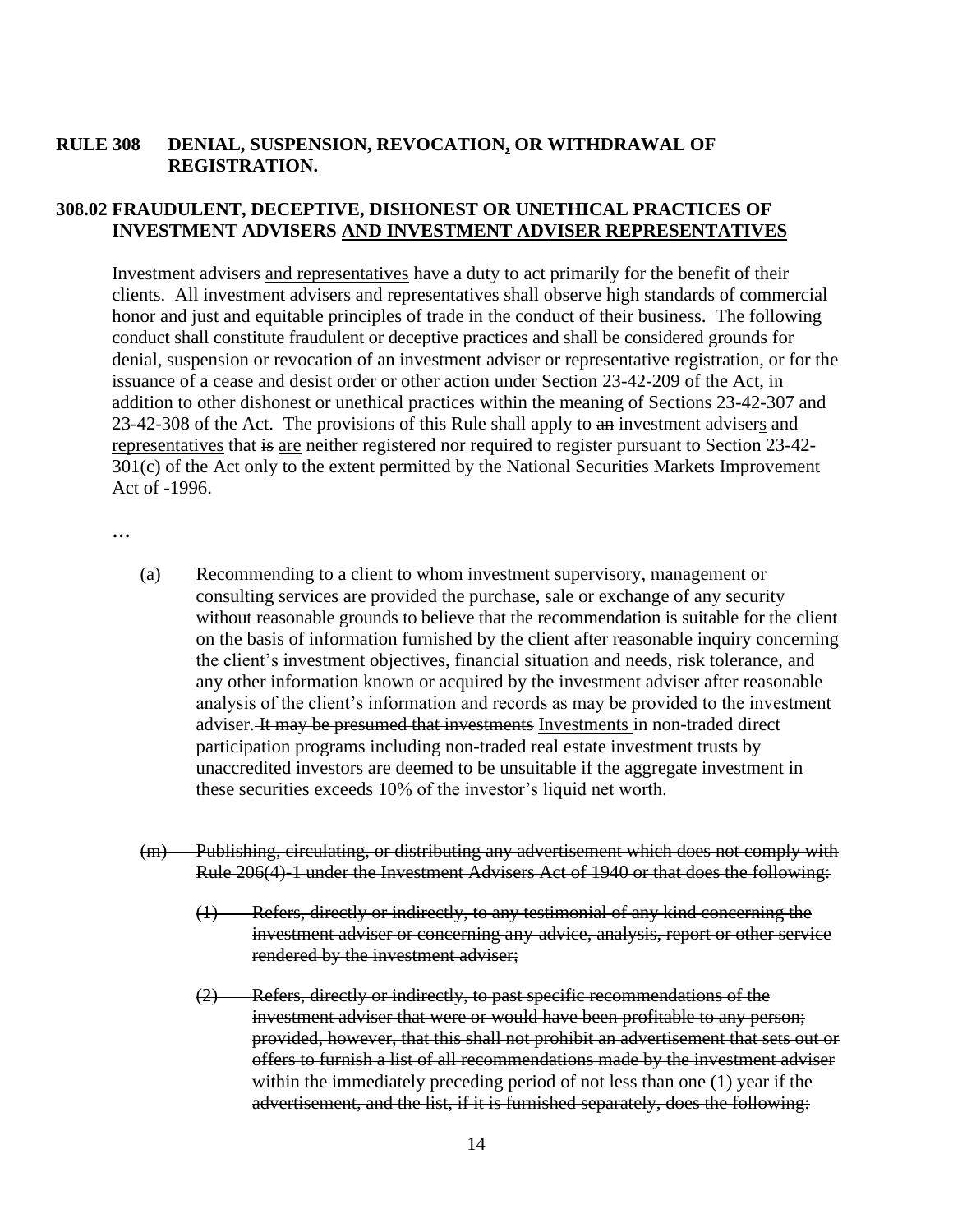- (A) States the name of each security recommended, the date and nature of each recommendation (for example, whether to buy, sell or hold), the market price at that time, the price at which the recommendation was to be acted upon, and the market price of the security as of the most recent practicable date; and
- (B) Contains the following cautionary legend on the first page thereof in print or type used in the body or text thereof: "it should not be assumed that recommendations made in the future will be profitable or will equal the performance of the securities in this list";
- (3) Represents, directly or indirectly, that any graph, chart, formula or other device being offered can in and of itself be used to determine which securities to buy or sell, or when to buy or sell them; or which represents, directly or indirectly, that any graph, chart, formula or other device being offered will assist any person in making his own decisions as to which securities to buy or sell, or when to buy or sell them, without prominently disclosing in the advertisement the limitations thereof and the difficulties with respect to its use;
- (4) Contains any statement to the effect that any report, analysis, or other service will be furnished free or without charge, unless the report, analysis or other service actually is or will be furnished entirely free and without any condition or obligation, directly or indirectly; or
- (5) Contains any untrue statement of a material fact, or which is otherwise false or misleading.
- (6) Represents, directly or indirectly, that the commissioner has approved any advertisement.
- (7) For the purposes of this Rule the term "advertisement" shall include any notice, circular, letter or other written communication addressed to more than one person, or any notice or other announcement in any electronic publication, by radio or television, or by any medium that offers any of the following:
	- (A) Any analysis, report, or publication concerning securities, or that is to be used in making any determination as to when to buy or sell any security, or that security to buy or sell;
	- (B) Any graph, chart, formula or other device to be used in making any determination as to when to buy or sell any security, or that security to buy or sell; or
	- (C) Any other investment advisory service with regard to securities.
- (m) As a means reasonably designed to prevent fraudulent, deceptive, or manipulative acts, practices, or courses of business within the meaning of the Act, it is unlawful for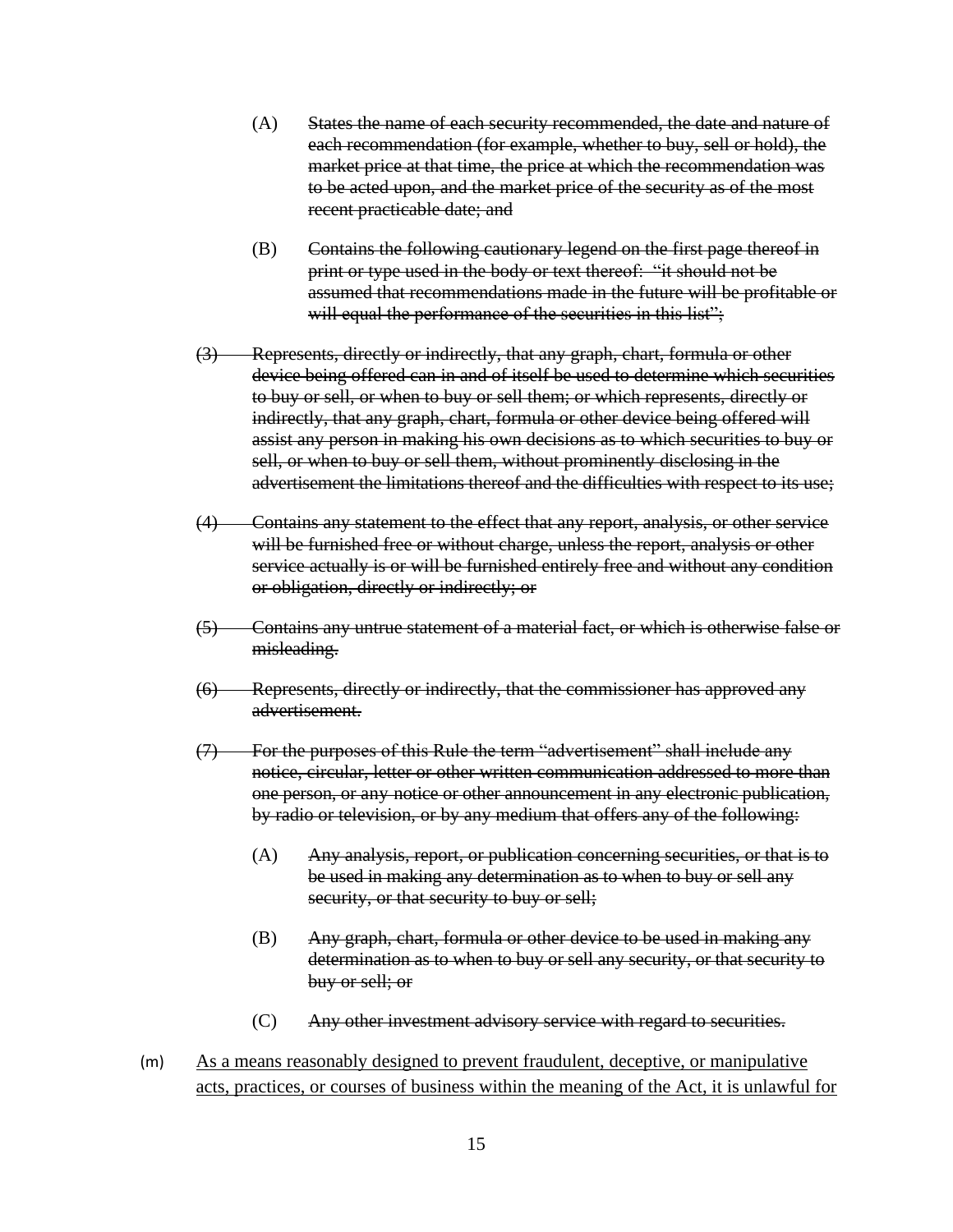any investment adviser registered or required to be registered under the Act, directly or indirectly, to disseminate any advertisement that violates any of paragraphs (a) through (d) of this section.

- (a) General prohibitions. An advertisement may not:
- (1) Include any untrue statement of a material fact, or omit to state a material fact necessary in order to make the statement made, in the light of the circumstances under which it was made, not misleading;
- (2) Include a material statement of fact that the adviser does not have a reasonable basis for believing it will be able to substantiate upon demand by the Commissioner;
- (3) Include information that would reasonably be likely to cause an untrue or misleading implication or inference to be drawn concerning a material fact relating to the investment adviser;
- (4) Discuss any potential benefits to clients or investors connected with or resulting from the investment adviser's services or methods of operation without providing fair and balanced treatment of any material risks or material limitations associated with the potential benefits;
- (5) Include or exclude performance results, or present performance time periods, in a manner that is not fair and balanced; or
	- (6) Otherwise be materially misleading.
- (b) Testimonials and endorsements. An advertisement may not include any testimonial or endorsement, and an adviser may not provide compensation, directly or indirectly, for a testimonial or endorsement, unless the investment adviser complies with the conditions in paragraphs  $(b)(1)$  through  $(3)$  of this section, subject to the exemptions in paragraph (b)(4) of this section.
	- (1) *Required disclosures.* The investment adviser discloses, or reasonably believes that the person giving the testimonial or endorsement discloses, the following at the time the testimonial or endorsement is disseminated:
		- (i) Clearly and prominently:
			- (A) That the testimonial was given by a current client or investor, and the *endorsement* was given by a person other than a current client or investor, as applicable;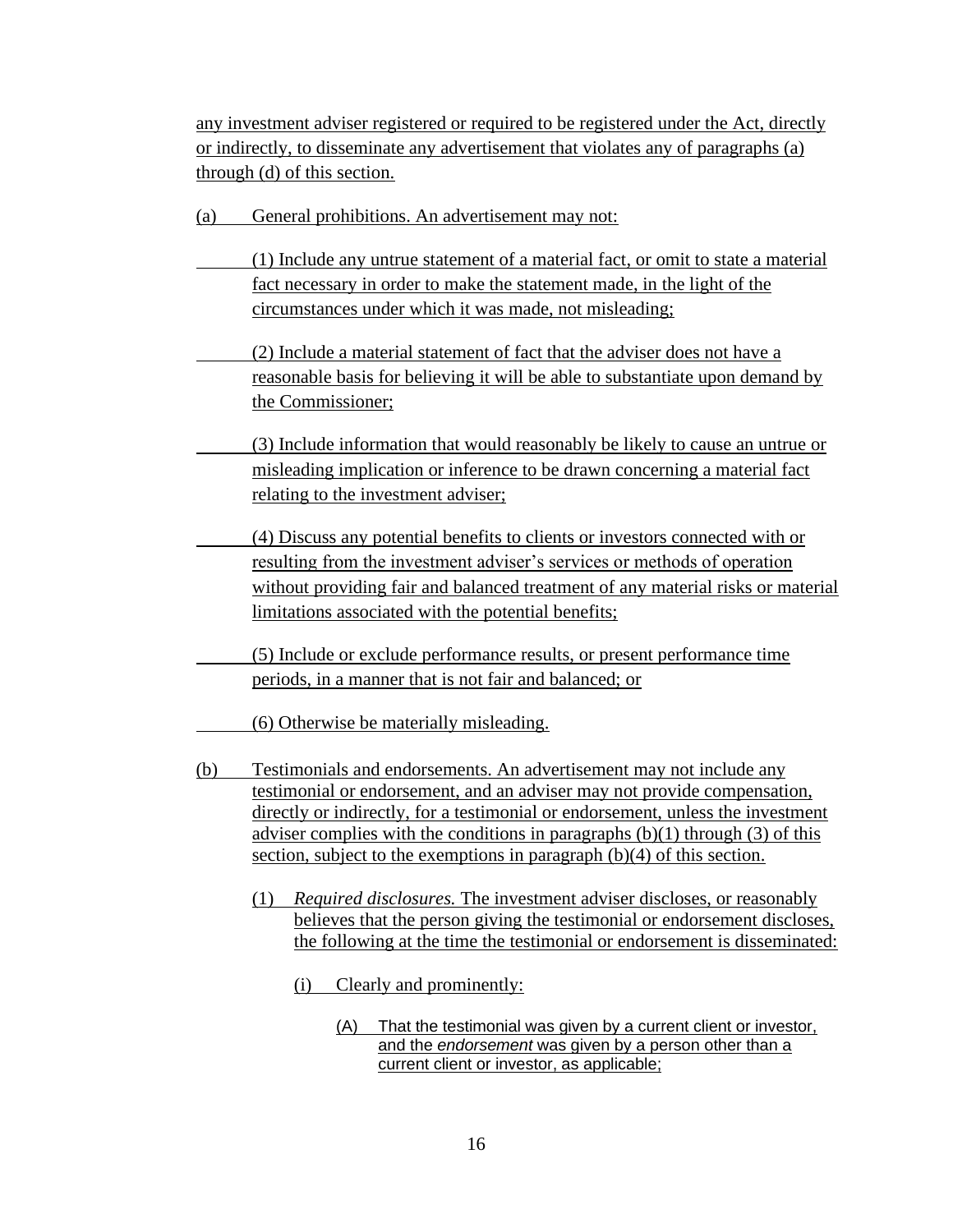- (B) That cash or non-cash compensation was provided for the *testimonial* or *endorsement,* if applicable; and
- (C) A brief statement of any material conflicts of interest on the part of the person giving the testimonial or endorsement resulting from the investment adviser's relationship with such person;
- (ii) The material terms of any compensation arrangement, including a description of the compensation provided or to be provided, directly or indirectly, to the person for the *testimonial* or *endorsement;* and
- (iii) A description of any material conflicts of interest on the part of the person giving the *testimonial* or *endorsement* resulting from the investment adviser's relationship with such person and/or any compensation arrangement.
- (2) *Adviser oversight and compliance.* The investment adviser must have:
	- (i) A reasonable basis for believing that the testimonial or endorsement complies with the requirements of this section, and
	- (ii) A written agreement with any person giving a testimonial or endorsement that describes the scope of the agreed-upon activities and the terms of compensation for those activities.
- (3) *Disqualification.* An investment adviser may not compensate a person, directly or indirectly, for a testimonial or endorsement if the adviser knows, or in the exercise of reasonable care should know, that the person giving the testimonial or endorsement is an ineligible person at the time the testimonial or endorsement is disseminated.
- (4) *Exemptions.*
	- (i) A testimonial or endorsement disseminated for no compensation or *de minimis compensation* is not required to comply with paragraphs (b)(2)(ii) and (3) of this section;
	- (ii) A testimonial or endorsement by the investment adviser's partners, officers, directors, or employees, or a person that controls, is controlled by, or is under common control with the investment adviser, or is a partner, officer, director or employee of such a person is not required to comply with paragraphs (b)(1) and (2)(ii) of this section, provided that the affiliation between the investment adviser and such person is readily apparent to or is disclosed to the client or investor at the time the testimonial or endorsement is disseminated and the investment adviser documents such person's status at the time the testimonial or endorsement is disseminated;
- (c) *Third-party ratings.* An advertisement may not include any third-party rating, unless the investment adviser: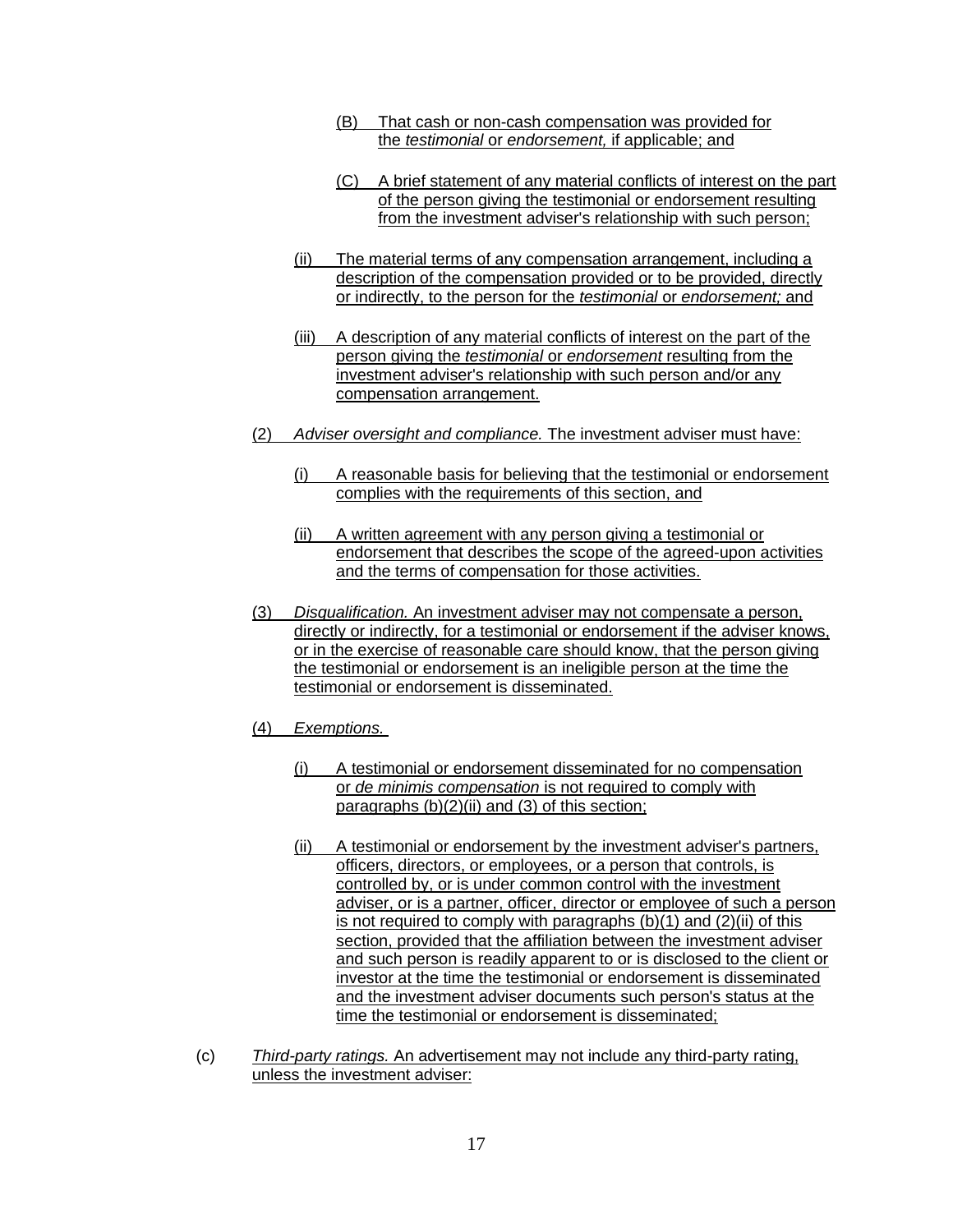- (1) Has a reasonable basis for believing that any questionnaire or survey used in the preparation of the third-party rating is structured to make it equally easy for a participant to provide favorable and unfavorable responses, and is not designed or prepared to produce any predetermined result; and
- (2) Clearly and prominently discloses, or the investment adviser reasonably believes that the third-party rating clearly and prominently discloses:
	- (i) The date on which the rating was given and the period of time upon which the rating was based;
	- (ii) The identity of the third party that created and tabulated the rating; and
	- (iii) If applicable, that compensation has been provided directly or indirectly by the adviser in connection with obtaining or using the third-party rating.
- (d) *Performance.* An investment adviser may not include in any advertisement:
	- (1) Any presentation of gross performance, unless the advertisement also presents net performance:
		- (i) With at least equal prominence to, and in a format designed to facilitate comparison with, the gross performance; and
		- (ii) Calculated over the same time period, and using the same type of return and methodology, as the gross performance.
	- (2) Any performance results, of any portfolio or any composite aggregation of related portfolios, in each case other than any private fund, unless the advertisement includes performance results of the same portfolio or composite aggregation for one-, five-, and ten-year periods, each presented with equal prominence and ending on a date that is no less recent than the most recent calendar year-end; except that if the relevant portfolio did not exist for a particular prescribed period, then the life of the portfolio must be substituted for that period.
	- (3) Any statement, express or implied, that the calculation or presentation of performance results in the advertisement has been approved or reviewed by the Commissioner.
	- (4) Any related performance, unless it includes all related portfolios, provided that related performance may exclude any related portfolios if:
		- (i) The advertised performance results are not materially higher than if all related portfolios had been included; and
		- (ii) The exclusion of any related portfolio does not alter the presentation of any applicable time periods prescribed by paragraph (d)(2) of this section.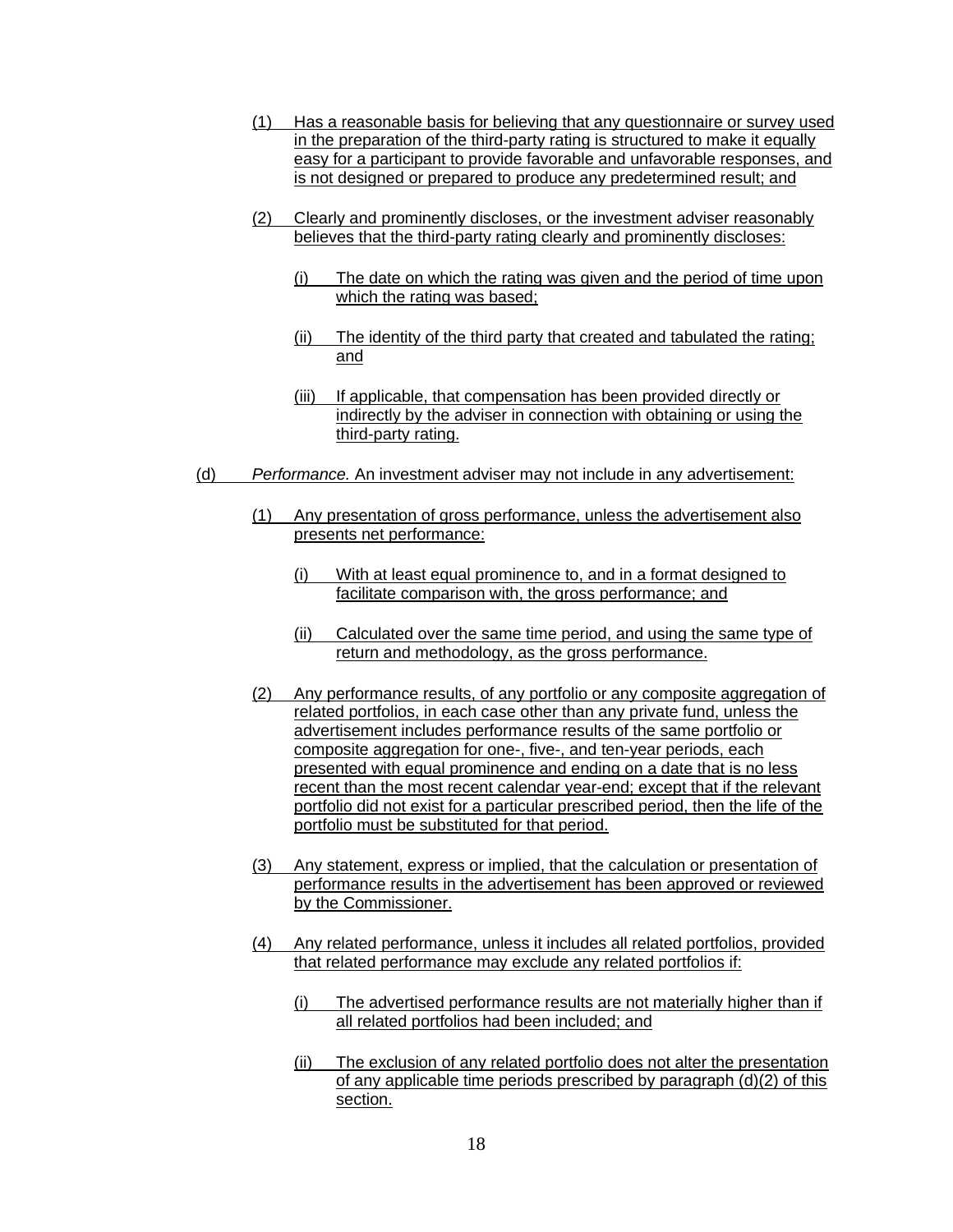- (5) Any extracted performance, unless the advertisement provides, or offers to provide promptly, the performance results of the total portfolio from which the performance was extracted.
- (6) Any hypothetical performance unless the investment adviser:
	- (i) Adopts and implements policies and procedures reasonably designed to ensure that the hypothetical performance is relevant to the likely financial situation and investment objectives of the intended audience of the advertisement;
	- (ii) Provides sufficient information to enable the intended audience to understand the criteria used and assumptions made in calculating such hypothetical performance; and
	- (iii) Provides (or, if the intended audience is an investor in a private fund, provides, or offers to provide promptly) sufficient information to enable the intended audience to understand the risks and limitations of using such hypothetical performance in making investment decisions; Provided that the investment adviser need not comply with the other conditions on performance in paragraphs  $(d)(2)$ ,  $(4)$ , and  $(5)$ of this section.
- (7) Any predecessor performance unless:
	- (i) The person or persons who were primarily responsible for achieving the prior performance results manage accounts at the advertising adviser;
	- (ii) The accounts managed at the predecessor investment adviser are sufficiently similar to the accounts managed at the advertising investment adviser that the performance results would provide relevant information to clients or investors;
	- (iii) All accounts that were managed in a substantially similar manner are advertised unless the exclusion of any such account would not result in materially higher performance and the exclusion of any account does not alter the presentation of any applicable time periods prescribed in paragraph (d)(2) of this section; and
	- (iv) The advertisement clearly and prominently includes all relevant disclosures, including that the performance results were from accounts managed at another entity.
- (e) *Definitions.* For purposes of this section:
	- (1) *Advertisement* means:
		- (i) Any direct or indirect communication an investment adviser makes to more than one person, or to one or more persons if the communication includes hypothetical performance, that offers the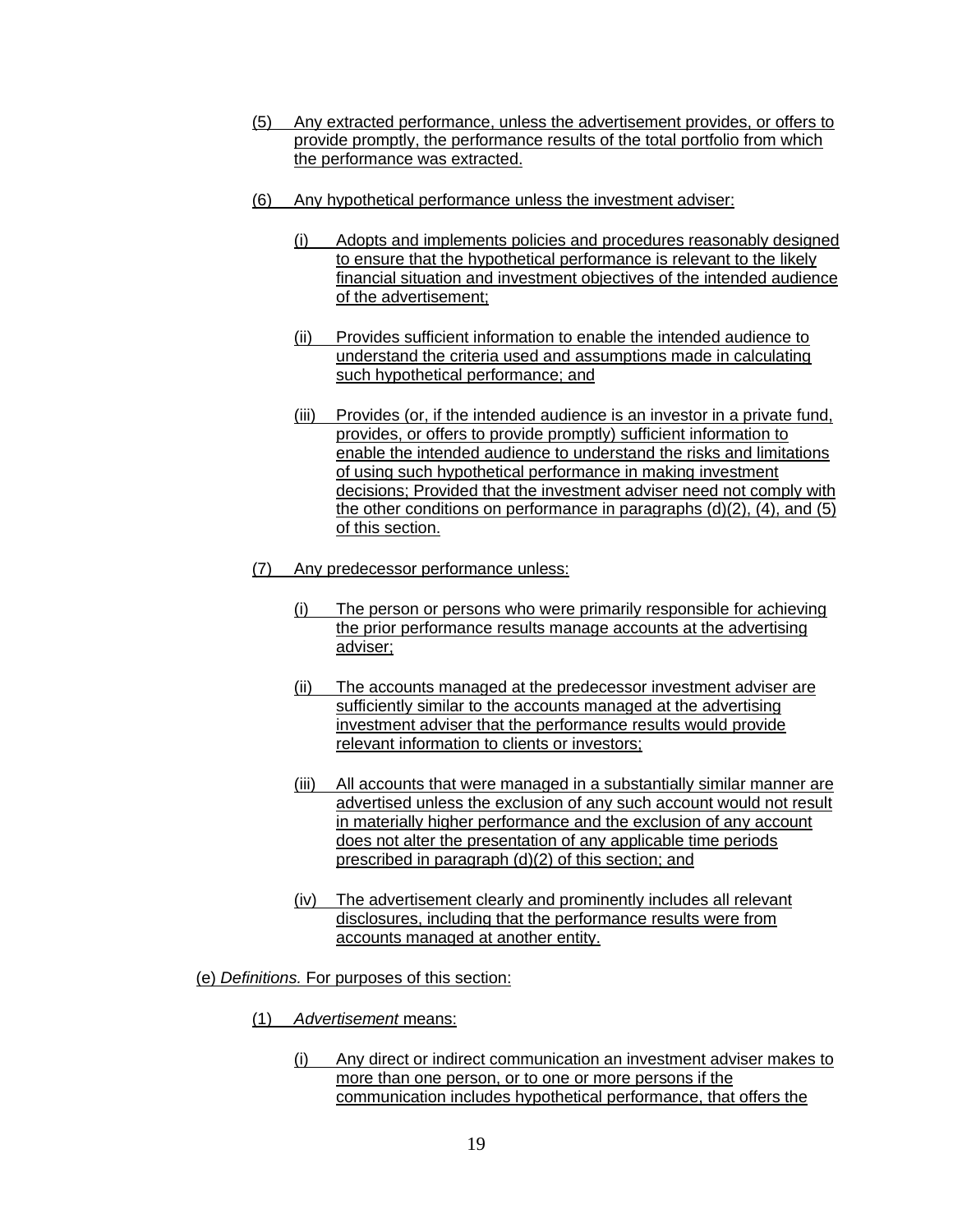investment adviser's investment advisory services with regard to securities to prospective clients or investors in a private fund advised by the investment adviser or offers new investment advisory services with regard to securities to current clients or investors in a private fund advised by the investment adviser, but does not include:

- (A) Extemporaneous, live, oral communications;
- (B) Information contained in a statutory or regulatory notice, filing, or other required communication, provided that such information is reasonably designed to satisfy the requirements of such notice, filing, or other required communication; or
- (C) A communication that includes hypothetical performance that is provided:
	- (*1*) In response to an unsolicited request for such information from a prospective or current client or investor in a private fund advised by the investment adviser; or
	- (*2*) To a prospective or current investor in a private fund advised by the investment adviser in a one-on-one communication; and
- (ii) Any endorsement or testimonial for which an investment adviser provides compensation, directly or indirectly, but does not include any information contained in a statutory or regulatory notice, filing, or other required communication, provided that such information is reasonably designed to satisfy the requirements of such notice, filing, or other required communication.
- (2) *De minimis compensation* means compensation paid to a person for providing a *testimonial* or *endorsement* of a total of \$50.00 or less (or the equivalent value in non-cash compensation) during the preceding 12 months.
- (3) A *disqualifying action* means an opinion or order by a state or federal securities regulator barring, suspending, or prohibiting the person from acting in any capacity under securities laws.
- (4) A *disqualifying event* is any of the following events that occurred within ten years prior to the person disseminating an endorsement or testimonial:
	- (i) A conviction by a court of competent jurisdiction within the United States of any felony or a misdemeanor involving conduct described in sub-section (a)(2)(C) of section 23-42-308 of the Act;
	- (ii) An injunction by a court of competent jurisdiction within the United States from engaging in or continuing any conduct or practice involving any aspect of the securities business;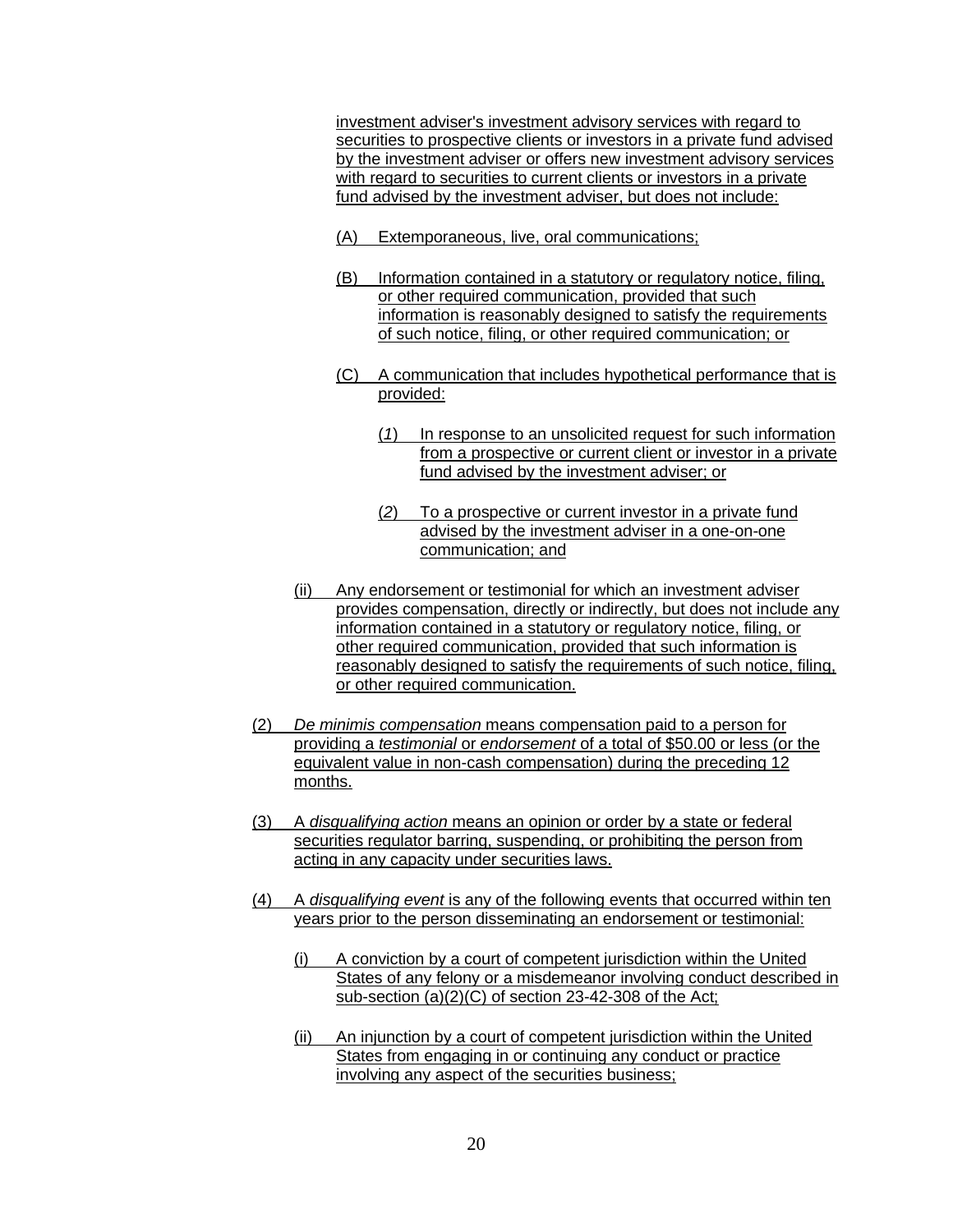- (iii) The entry of any final order by the Commissioner or a securities administrator of another state, any national securities, commodities, banking, or insurance agency, jurisdiction, exchange, or selfregulatory organization to include all orders listed within section 23- 42-308(a)(2)(F) of the Act;
- (5) *Endorsement* means any statement by a person other than a current client or investor in a private fund advised by the investment adviser that:
	- (i) Indicates approval, support, or recommendation of the investment adviser or its supervised persons or describes that person's experience with the investment adviser or its supervised persons;
	- (ii) Directly or indirectly solicits any current or prospective client or investor to be a client of, or an investor in a private fund advised by, the investment adviser; or
	- (iii) Refers any current or prospective client or investor to be a client of, or an investor in a private fund advised by, the investment adviser.
- (6) *Extracted performance* means the performance results of a subset of investments extracted from a portfolio.
- (7) *Gross performance* means the performance results of a portfolio (or portions of a *portfolio* that are included in extracted performance, if applicable) before the deduction of all fees and expenses that a client or investor has paid or would have paid in connection with the investment adviser's investment advisory services to the relevant portfolio.
- (8) *Hypothetical performance* means performance results that were not actually achieved by any portfolio of the investment adviser.
	- (i) Hypothetical performance includes, but is not limited to;
		- (A) Performance derived from model portfolios;
		- (B) Performance that is backtested by the application of a strategy to data from prior time periods when the strategy was not actually used during those time periods; and
		- (C) Targeted or projected performance returns with respect to any portfolio or to the investment advisory services with regard to securities offered in the advertisement, however:
	- (ii) Hypothetical performance does not include:
		- (A) An interactive analysis tool where a client or investor, or prospective client, or investor, uses the tool to produce simulations and statistical analyses that present the likelihood of various investment outcomes if certain investments are made or certain investment strategies or styles are undertaken,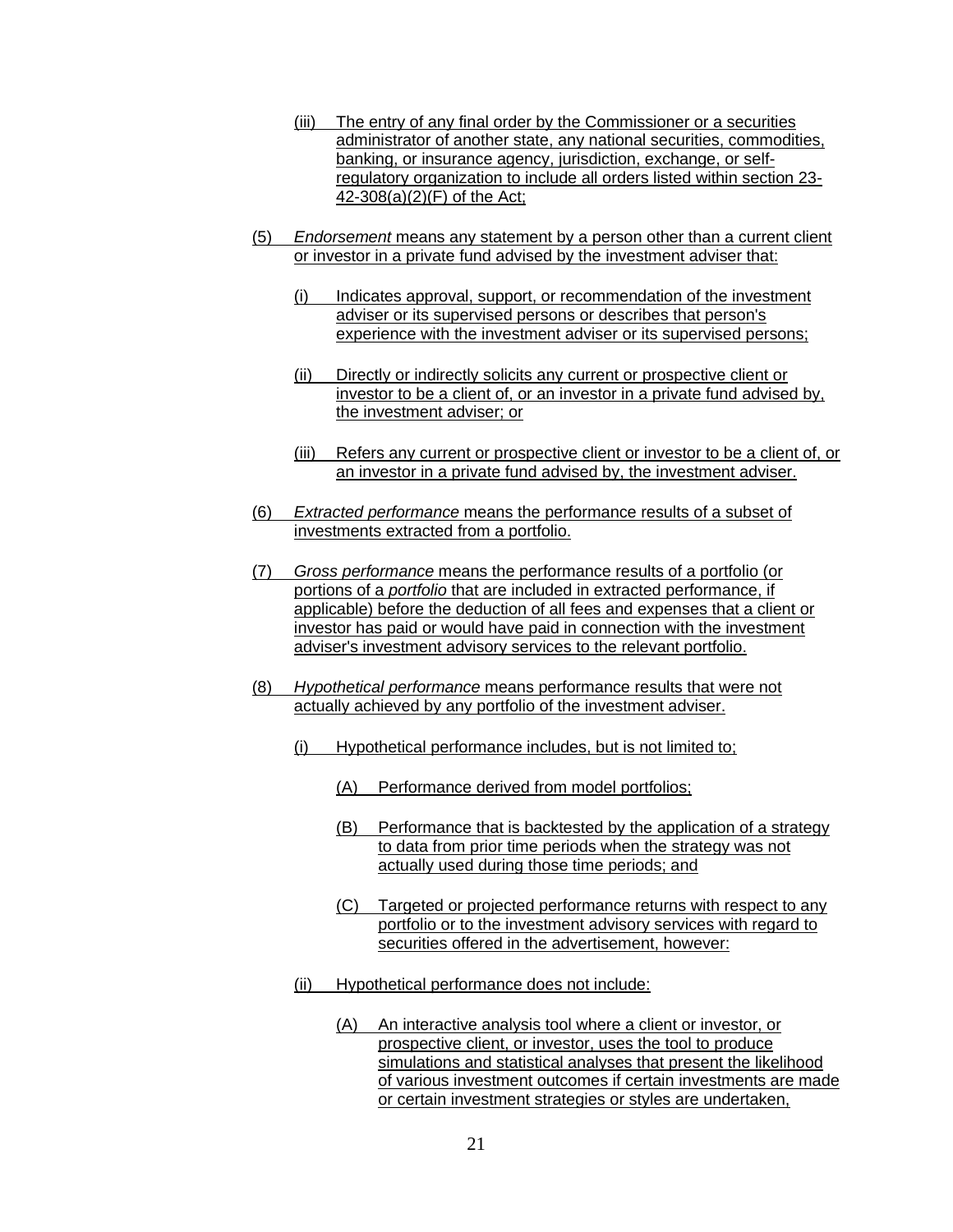thereby serving as an additional resource to investors in the evaluation of the potential risks and returns of investment choices; provided that the investment adviser:

- (*1*) Provides a description of the criteria and methodology used, including the investment analysis tool's limitations and key assumptions;
- (*2*) Explains that the results may vary with each use and over time;
- (*3*) If applicable, describes the universe of investments considered in the analysis, explains how the tool determines which investments to select, discloses if the tool favors certain investments and, if so, explains the reason for the selectivity, and states that other investments not considered may have characteristics similar or superior to those being analyzed; and
- (*4*) Discloses that the tool generates outcomes that are hypothetical in nature; or
- (B) Predecessor performance that is displayed in compliance with paragraph (d)(7) of this section.
- (9) *Ineligible person* means a person who is subject to a disqualifying action or is subject to any disqualifying event, and the following persons with respect to the ineligible person:
	- (i) Any employee, officer, or director of the ineligible person and any other individuals with similar status or functions within the scope of association with the ineligible person;
	- (ii) If the ineligible person is a partnership, all general partners; and
	- (iii) If the ineligible person is a limited liability company managed by elected managers, all elected managers.
- (10) *Net performance* means the performance results of a portfolio (or portions of a portfolio that are included in extracted performance, if applicable) after the deduction of all fees and expenses that a client or investor has paid or would have paid in connection with the investment adviser's investment advisory services to the relevant portfolio, including, if applicable, advisory fees, advisory fees paid to underlying investment vehicles, and payments by the investment adviser for which the client or investor reimburses the investment adviser. For purposes of this rule, net performance:
	- (i) May reflect the exclusion of custodian fees paid to a bank or other third-party organization for safekeeping funds and securities; and/or
	- (ii) If using a model fee, must reflect one of the following: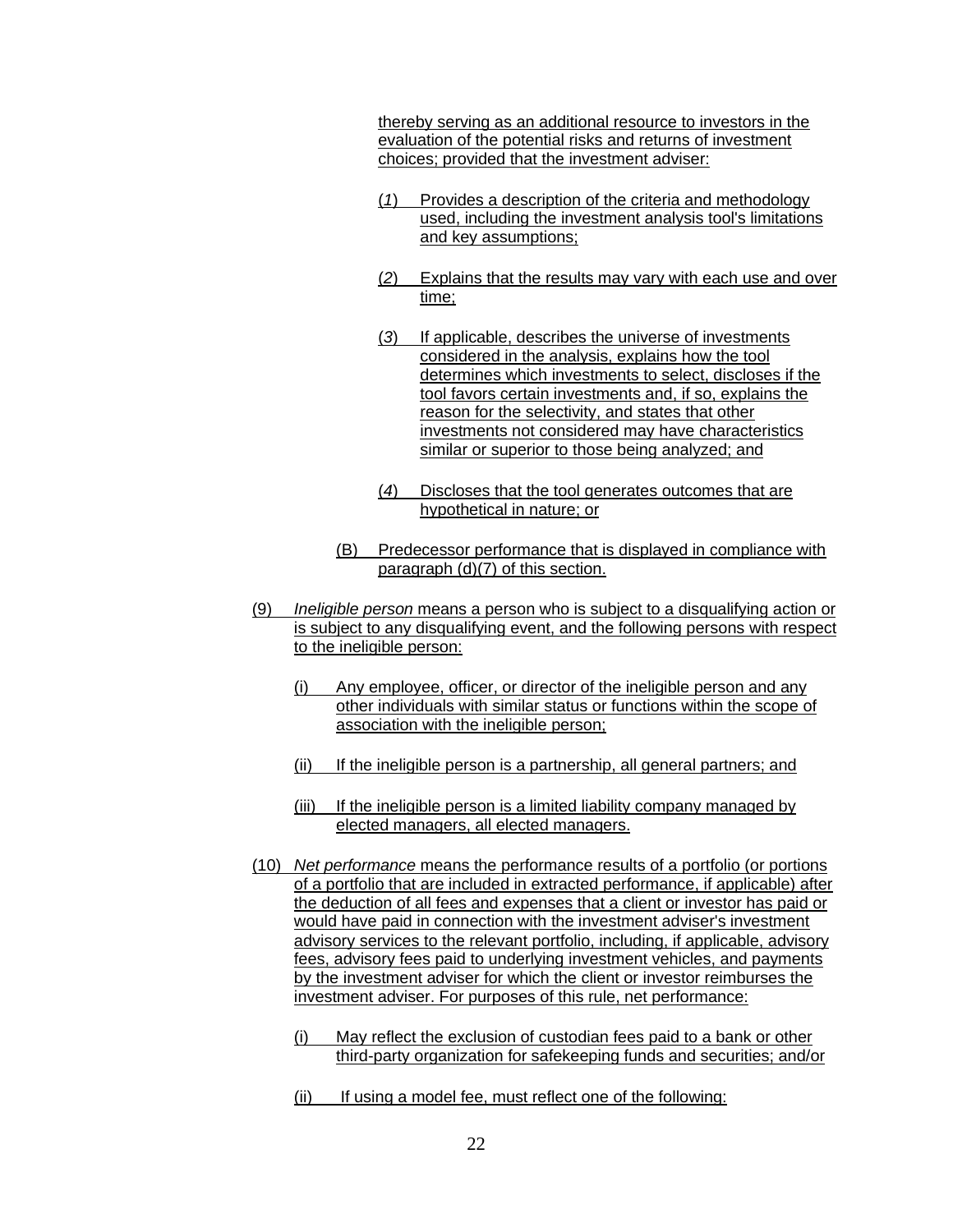- (A) The deduction of a model fee when doing so would result in performance figures that are no higher than if the actual fee had been deducted; or
- (B) The deduction of a model fee that is equal to the highest fee charged to the intended audience to whom the advertisement is disseminated.
- (11) *Portfolio* means a group of investments managed by the investment adviser. A portfolio may be an account or a private fund and includes, but is not limited to, a portfolio for the account of the investment adviser or its advisory affiliate (as defined in the Form ADV Glossary of Terms).
- (12) *Predecessor performance* means investment performance achieved by a group of investments consisting of an account or a private fund that was not advised at all times during the period shown by the investment adviser advertising the performance.
- (13) *Private fund* has the same meaning as in Rule 302.02(h).
- (14) *Related performance* means the performance results of one or more related portfolios, either on a portfolio-by-portfolio basis or as a composite aggregation of all portfolios falling within stated criteria.
- (15) *Related portfolio* means a portfolio with substantially similar investment policies, objectives, and strategies as those of the services being offered in the advertisement.
- (16) *Supervised person* has the same meaning as in Rule 302.02(k)(5)(A).
- (17) *Testimonial* means any statement by a current client or investor in a private fund advised by the investment adviser:
	- (i) About the client or investor's experience with the investment adviser or its supervised persons;
	- (ii) That directly or indirectly solicits any current or prospective client or investor to be a client of, or an investor in a private fund advised by, the investment adviser; or
	- (iii) That refers any current or prospective client or investor to be a client of, or an investor in a private fund advised by, the investment adviser.
- (18) *Third-party rating* means a rating or ranking of an investment adviser provided by a person who is not a related person (as defined in the Form ADV Glossary of Terms), and such person provides such ratings or rankings in the ordinary course of its business.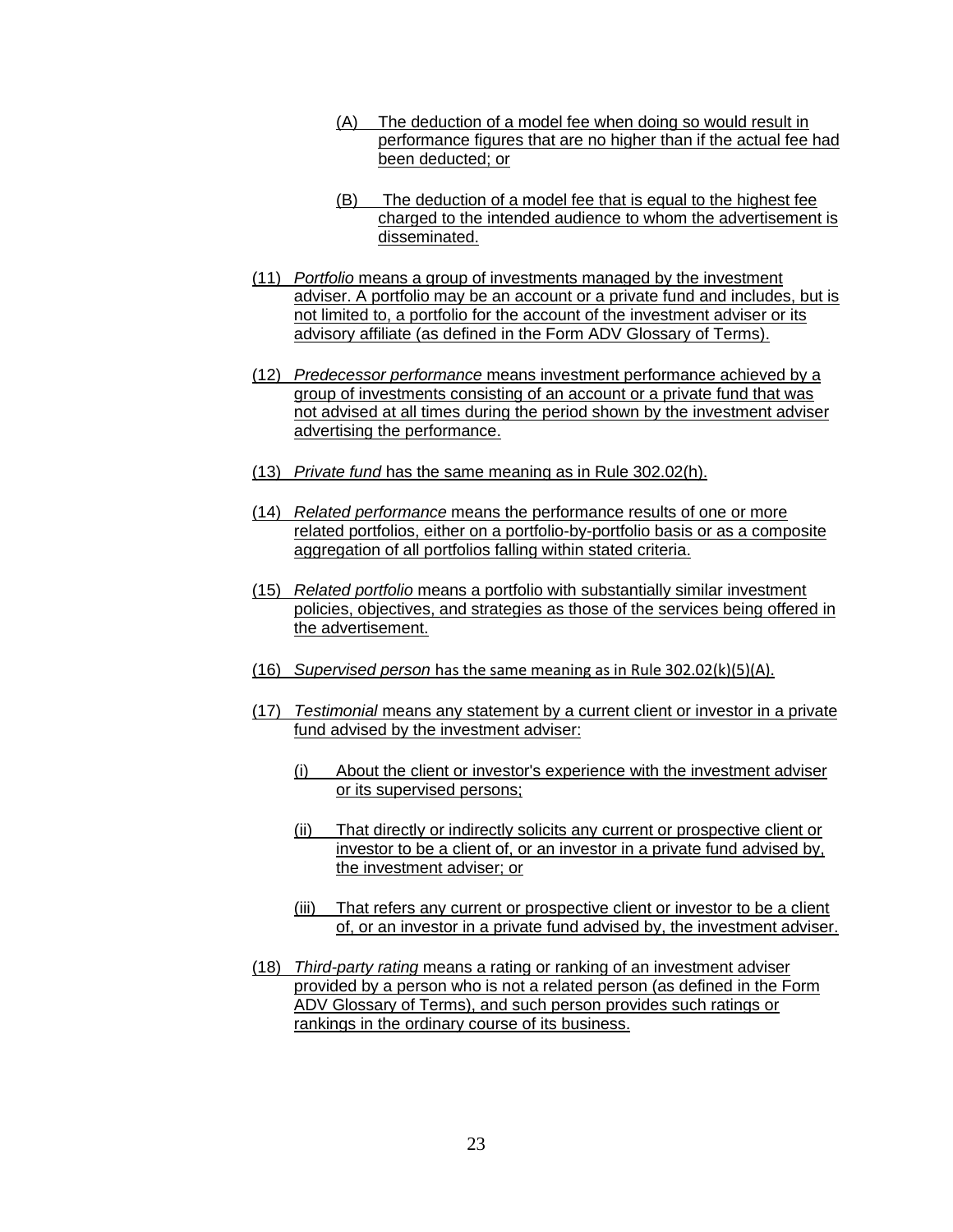# **CHAPTER 5 REGULATION OF TRANSACTIONS**

## **RULE 503 EXEMPTED SECURITIES.**

### **503.01 CLASSES OF EXEMPT SECURITIES.**

## **(a) SECURITIES EXEMPTED UNDER SECTION 23-42-503(a).**

- (7) Non-Profit Organization Securities. In order to be exempt under Section 23-42-  $503(a)(7)$ , a security must meet the qualifications as set forth in the appropriate NASAA Statement of Policies on Church Bonds or Church Extension Fund Securities. The proof of exemption required to be filed pursuant to Section 23-42- 503(d) shall contain the following unless waived by the Commissioner:
	- (A) The filing fee as set forth in Section  $23-42-503(d)(5)$  of the Act;
	- (B) A declaration that Section  $23-42-503(a)(7)$  of the Act is applicable;
	- (C) A copy of the Articles of Incorporation and Bylaws of the issuer or the equivalent entity governance documents;
	- (D) A description of the method by which full disclosure of material facts will be made to each offeree. A copy of the prospectus, pamphlet, offering circular, or similar literature should be provided, if one is to be used;
	- (E) Copies of all advertising or other material to be distributed in connection with the offering;
	- (F) A copy of the subscription agreement or other similar agreement;
	- (G) A copy of any proposed agreement or proposed form of agreement with a securities broker-dealer or underwriter:
	- (H) A copy of the preliminary or definitive Trust Indenture and/or Trust Agreement, if any;
	- (I) An opinion of counsel attesting to the authority of the issuer to offer and sell the securities and stating that after the sale the securities will be valid, binding obligations of the issuer in accordance with the issuer's governing documents; and
	- (J) Any additional information or documentation that the Commissioner may require.
- (7) Non-Profit Organization Securities. For non-profit organization securities to be exempt under Section  $23-42-503(a)(7)$  a proof of exemption shall be filed with the Commissioner at least ten (10) days prior to any sale of such securities.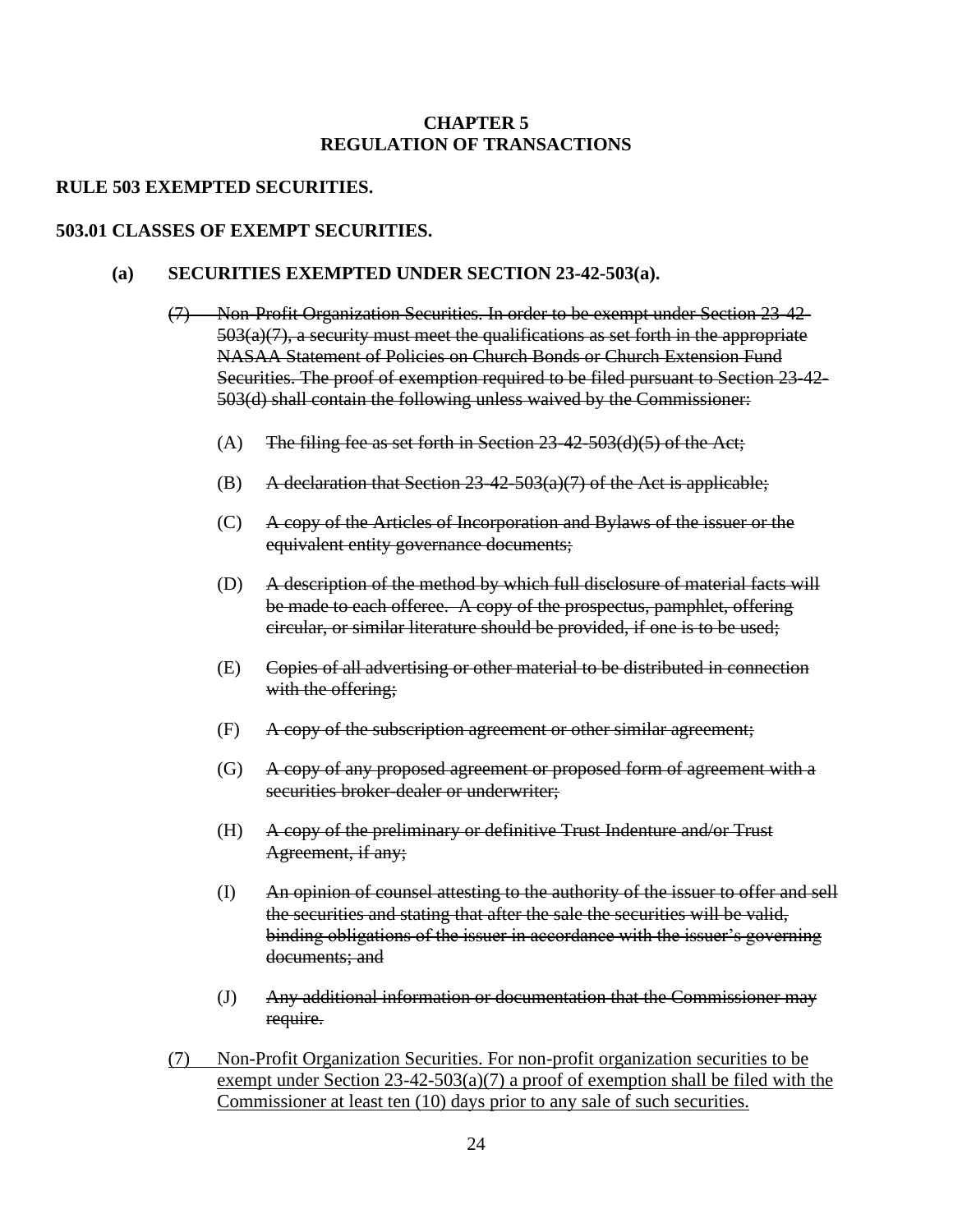- (A) The proof of exemption required to be filed pursuant to Section 23-42- 503(d) shall contain the following and the applicable additional items set out in subsections (B), (C), or (D) unless waived by the Commissioner:
	- (i) The filing fee as set forth in Section  $23-42-503(d)(5)$  of the Act;
	- (ii) A declaration that Section  $23-42-503(a)(7)$  of the Act is applicable;
	- (iii) A description of the method by which full disclosure of material facts will be made to each offeree. A copy of the prospectus, pamphlet, offering circular, or similar literature should be provided, if one is to be used;
	- (iv) Copies of all advertising or other material to be distributed in connection with the offering;
	- (v) A copy of the subscription agreement or other similar agreement; and
	- (vi) Any additional information or documentation that the Commissioner may require.
- (B) For non-profit organization securities that are neither Church Bonds nor Church Extension Fund Securities the proof of exemption required to be filed pursuant to Section 23-42-503(d) shall contain the items listed in subsection (A) and an affirmation that the securities will be sold by a broker-dealer registered in this State.
- (C) Church Bonds as defined in the Statement of Policy Regarding Church Bonds adopted by NASAA, must meet the qualifications as set forth in the appropriate NASAA Statement of Policy on Church Bonds or any successor policy thereto to be exempt under Section  $23-42-503(a)(7)$ . In addition to items required for a proof of exemption filing listed in subsection (A), Church Bonds must also provide a disclosure document prepared in accordance with the Statement of Policy Regarding Church Bonds adopted by NASAA or any successor policy thereto.
- (D) Church Extension Fund Securities as defined in the Statement of Policy Regarding Church Extension Fund Securities adopted by NASAA, must meet the qualifications as set forth in the appropriate NASAA Statement of Policy on Church Extension Fund Securities or any successor policy thereto to be exempt under Section 23-42-503(a)(7). In addition to items required for a proof of exemption filing listed in subsection (A), Church Extension Fund Securities must also provide a disclosure document prepared in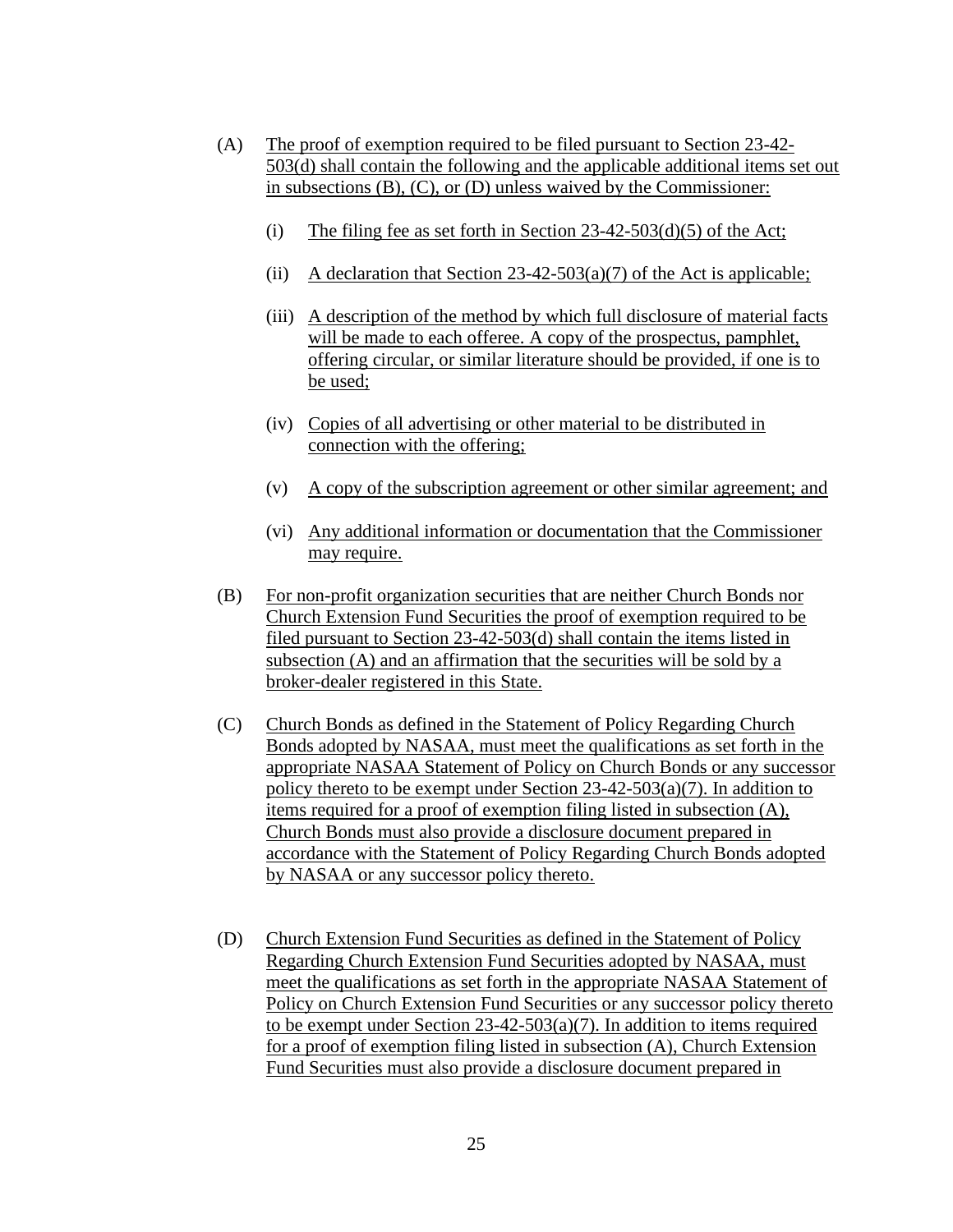accordance with the Statement of Policy Regarding Church Extension Fund Securities adopted by NASAA or any successor policy thereto.

- (9) Securities Exempted by Rule Pursuant to Section  $23-42-503(a)(9)$  of the Act. The following securities have been determined by the Commissioner to be exempt from the registration requirements of the Act. In addition, any individual who represents an issuer in effecting transactions in securities exempted under subdivisions (A) through  $(H)(H)$  below shall not be deemed to be an agent if the transaction involves offers or sales to existing security holders of the issuer and no commission or other remuneration is paid or given directly or indirectly for soliciting any prospective purchaser in this state.
	- (A) Any security listed or approved for listing upon its issuance on the following exchanges:
		- (i) Chicago Stock Exchange, Inc.
		- (ii) CME Group, Inc.

**…**

- (iii) NYSE Group, Inc.
- (iv) The Chicago Board Options Exchange, Inc.
- (v) Any other stock exchange approved by the Commissioner.
- (B) Securities listed on Tier I of the NASDAQ OMX PHLX.
- (C) Options traded on the NASDAQ OMX PHLX that are issued by the Options Clearing Corporation.
- (D) Any security of an issuer which is of senior or substantially equal rank to a security of the same issuer listed in subdivisions (A), (B), or (C) above.
- (E) Any security called for by subscription rights or warrants that are exempt under subdivisions  $(A)$ ,  $(B)$ ,  $(C)$ , or  $(D)$  above.
- (F) Any warrant or right to purchase or subscribe to any security that is exempt under subdivisions  $(A)$ ,  $(B)$ ,  $(C)$ ,  $(D)$ , or  $(E)$  above.
- (G) Any warrant or right to purchase or subscribe to any security that is covered pursuant to Section 18(b)(1) of the Securities Act of 1933.
- (H) Any security called for by a subscription right or warrant that is covered pursuant to Section 18(b)(1) of the Securities Act of 1933.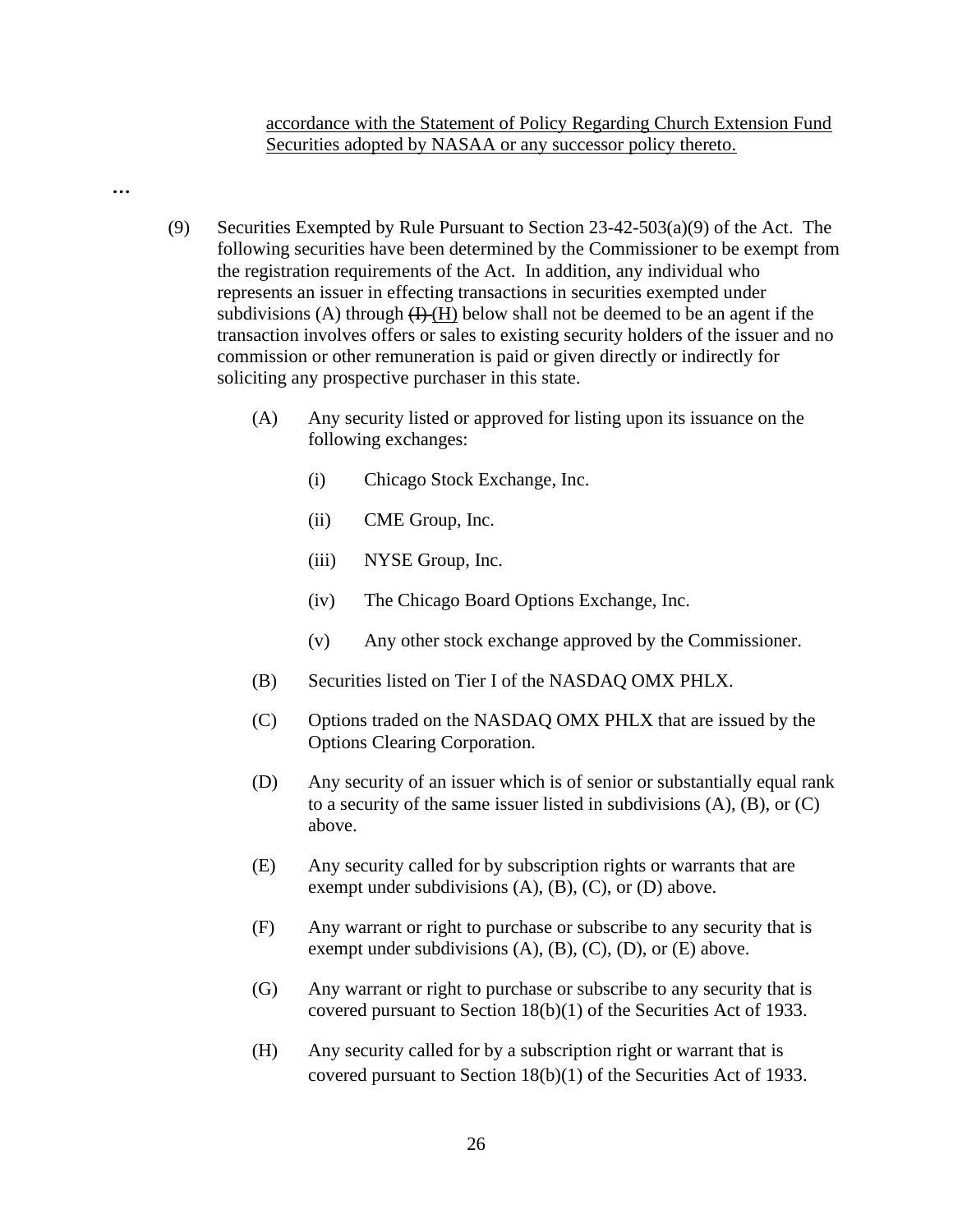(I) Any security issued under a written compensatory benefit plan or contract that is exempt from registration under Rule 701 under the Securities Act of 1933.

**…**

# **RULE 504 EXEMPTED TRANSACTIONS.**

### **504.01 TRANSACTIONS EXEMPT UNDER SECTION 23-42-504(a).**

## **(a) SPECIFIC TYPES OF EXEMPT TRANSACTIONS.**

#### **(13) Discretionary Exemptions. \*\*\***

**\*\*\***

- (K) Registration Exemption for Merger and Acquisition Brokers One Hundred Percent (100%) Sale of a Business. Any transaction pursuant to the one hundred percent (100%) sale of securities of a business entity provided the following:
	- (i) There are no more than seven (7) purchasers;
	- (ii) Each person purchases with investment intent and any certificates issued will bear an appropriate restrictive legend.
	- (iii) Each person has access to information concerning the issuer;
	- (iv) In connection with the transaction, no commission or other remuneration is paid or given directly or indirectly to any person, other than a merger and acquisition broker acting as such and meeting the conditions set forth in Rule 302.01(f), for soliciting any prospective purchaser.

…

## **RULE 509 COVERED SECURITIES.**

#### **509.01 NOTICE FILINGS.**

**\*\*\***

**(b)** A notice filing for covered securities under Section 18(b)(4)(F) of the Securities Act of 1933 shall meet the following requirements:

\*\*\*

#### (5) Renewal. For each additional twelve-month period in which the same offering is